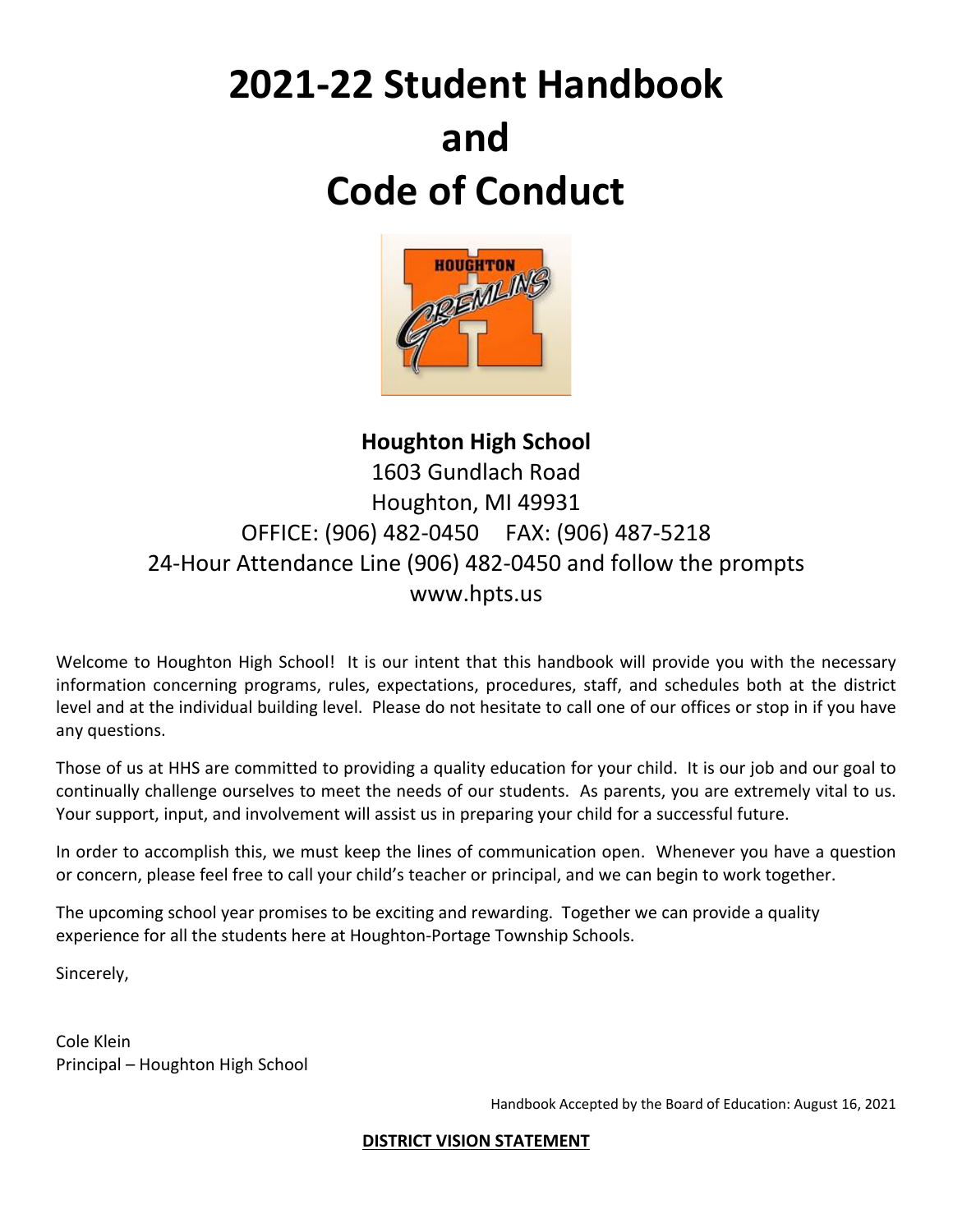Our vision is to be a premier school district where all students have the foundations for success and are challenged to reach their full potential.

#### **DISTRICT MISSION STATEMENT**

Houghton-Portage Township School's mission is to provide an excellent education that prepares all students to become productive citizens and life-long learners.

#### **HOUGHTON HIGH SCHOOL MISSION STATEMENT**

Houghton High School's mission is to focus on high academic standards as we teach, support, and develop all students to reach their full potential.

#### **FOREWORD**

This student handbook was developed to answer many of the commonly asked questions that you and your parents may have during the school year and to provide specific information about certain Board policies and procedures. Become familiar with the following information and keep the handbook available for frequent reference by you and your parents. If you have any questions that are not addressed in this handbook, you are encouraged to the building principal.

This handbook summarizes many of the official policies and administrative guidelines of the Board of Education and the District. To the extent that the handbook is ambiguous or conflicts with these policies and guidelines, the policies and guidelines shall control. This handbook is effective immediately and supersedes any prior handbook and other written material on the same subjects.

This handbook does not equate to an irrevocable contractual commitment to the student, but only reflects the current status of the Board's policies and the School's rules as of **August 16, 2021**. If any of the policies or administrative guidelines referenced herein are revised after August 16, 2021 the language in the most current policy or administrative guideline prevails.

#### **COMMUNICATION**

Our school district website address is: [http://www.hpts.us.](http://www.hpts.us) Log on for up-to-date calendars, announcements and other information.

To receive announcements and other messages by email, please subscribe to our parent list serve. To subscribe, access <http://hpts.us/district-listserv.php>

**Emergency School Closings**: In case of bad weather and other local emergencies, please listen to any local radio or television stations to be advised of school closings or early dismissals. If bad weather or other emergency occur during the school day, please listen to local media stations for possible early dismissal information. If we dismiss early for an emergency, after-school functions may or may not be canceled. When in doubt, call the school to be sure.

**Houghton High School Newsletter.** If you would like to subscribe to our newsletter, click the link below and follow the directions. <http://hpts.us10.list-manage.com/subscribe?u=f41db83507c78af69b9a53239&id=8b4a48a5ab>

#### **FOLLOW US ON TWITTER AND "LIKE" US ON FACEBOOK**





#### **BOARD OF EDUCATION**

|           |                         | ____ _. __ _. |
|-----------|-------------------------|---------------|
| President | Dr. Nels Christopherson | nels@mtu.edu  |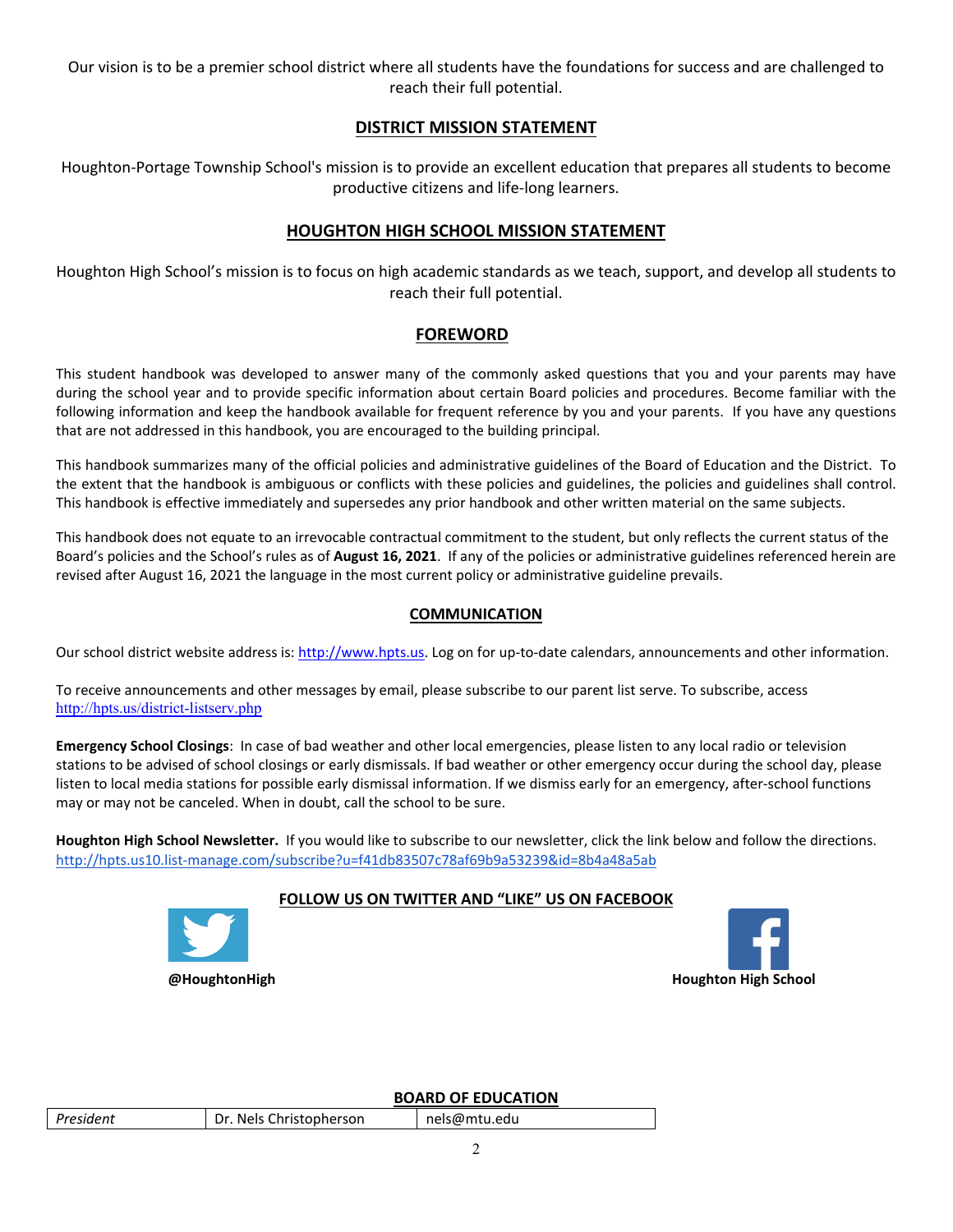| Vice-President                       |                             | Mrs. Amanda Massaway             |  | amassaway@hpts.us               |                    |  |
|--------------------------------------|-----------------------------|----------------------------------|--|---------------------------------|--------------------|--|
| <b>Treasurer</b>                     |                             | Mr. Robert Fay                   |  | fay robert@yahoo.com            |                    |  |
| Secretary                            |                             | Mr. Philip "Buck" Foltz          |  | buck@houghtoncounty.net         |                    |  |
| <b>Trustee</b>                       |                             | Dr. Brad Baltensperger           |  | brad@mtu.edu                    |                    |  |
| <b>Trustee</b>                       |                             | Dr. Brent Burns                  |  | bburns@mtu.edu                  |                    |  |
| <b>Trustee</b>                       |                             | Mr. Scott Leonard                |  | sleonard@houghtonsheriff.com    |                    |  |
|                                      |                             |                                  |  | <b>ADMINISTRATION AND STAFF</b> |                    |  |
| Superintendent                       |                             | Doreen Kramer                    |  | 482-0450, ext. 1030             | doreen@hpts.us     |  |
| Principal                            |                             | Cole Klein                       |  | 482-0450, ext. 1110             | cklein@hpts.us     |  |
| <b>Athletic Director</b>             |                             | John Sanregret                   |  | 482-0450, ext. 1070             | jsanregret@hpts.us |  |
| School Counselor (10th - 12th)       |                             | Nancy DeForge                    |  | 482-0450, ext. 1130             | ndeforge@hpts.us   |  |
| School Counselor (9th)               |                             | Kristen Rundman                  |  | 482-0450, ext. 1060             | krundman@hpts.us   |  |
| School Social Worker $(6th - 12th)$  |                             | Devin Lyberg                     |  | 482-0450, ext. 1360             | dlyberg@hpts.us    |  |
| <b>High School Secretary</b>         |                             | Emily Palosaari                  |  | 482-0450, ext. 1280             | epalosaari@hpts.us |  |
| <b>High School Secretary</b>         |                             | Sarah Peryam                     |  | 482-0450, ext. 1080             | speryam@hpts.us    |  |
| <b>Athletic Department Secretary</b> |                             | Deb Lindblom                     |  | 482-0450, ext. 1040             | dlindblom@hpts.us  |  |
|                                      |                             |                                  |  |                                 |                    |  |
|                                      |                             |                                  |  | <b>FACULTY/STAFF</b>            |                    |  |
| Julie Antilla                        | English                     |                                  |  | 482-0450, ext. 1850             | jantilla@hpts.us   |  |
| <b>Hillary Arundel</b>               | <b>Music</b>                |                                  |  | 482-0450, ext. 1530             | harundel@hpts.us   |  |
| Anna Bradfish                        |                             | <b>Special Education</b>         |  | 482-0450, ext. 1240             | abradfish@hpts.us  |  |
| Julia Belej                          |                             | <b>Special Education</b>         |  | 482-0450, ext. 1840             | jbelej@hpts.us     |  |
| Jenny-Meade Butler                   | <b>Science</b>              |                                  |  | 482-0450, ext. 1330             | jbutler@hpts.us    |  |
| Christine Clark                      |                             | Spanish                          |  | 482-0450, ext. 1350             | cclark@hpts.us     |  |
| Jesse DePue                          | Science                     |                                  |  | 482-0450, ext. 1300             | jdepue@hpts.us     |  |
| Kelly Fontaine                       | Music                       |                                  |  | 482-0450, ext. 2240             | kfontaine@hpts.us  |  |
| Alex Geborkoff                       | Science                     |                                  |  | 482-0450, ext. 1310             | ageborkoff@hpts.us |  |
| Sara Geborkoff                       | <b>Science</b>              |                                  |  | 482-0450, ext. 1750             | sgeborkoff@hpts.us |  |
| <b>Todd Gemelli</b>                  |                             | <b>Special Education</b>         |  | 482-0450, ext. 1415             | tgemelli@hpts.us   |  |
| Sarah Gondek                         | French                      |                                  |  | 482-0450, ext. 1410             | sgondek@hpts.us    |  |
| Andrea Jeannotte                     | English                     |                                  |  | 482-0450, ext. 1250             | ajeannotte@hpts.us |  |
| Diana Hocking                        | <b>Mathematics</b>          |                                  |  | 482-0450, ext. 1180             | dhocking@hpts.us   |  |
| Carrie Karvakko                      | <b>Social Studies</b>       |                                  |  | 482-0450, ext. 1210             | ckarvakko@hpts.us  |  |
| Rebecca Keyes                        | English                     |                                  |  | 482-0450, ext. 1860             | rkeyes@hpts.us     |  |
| <b>Bill Leach</b>                    | <b>Mathematics</b>          |                                  |  | 482-0450, ext. 1250             | bleach@hpts.us     |  |
| Jennifer Luoma                       | <b>Mathematics</b>          |                                  |  | 482-0450, ext. 1290             | Jsundstrom@hpts.us |  |
| Corey Markham                        |                             | <b>Physical Education/Health</b> |  | 482-0450, ext. 2260             | cmarkham@hpts.us   |  |
| Benjamin Mayer                       | <b>Social Studies</b>       |                                  |  | 482-0450, ext. 1260             | bmayer@hpts.us     |  |
| Matt Meyer                           |                             | <b>Physical Education/Health</b> |  | 482-0450, ext. 1780             | mmeyer@hpts.us     |  |
| Lisa Meyer                           |                             | <b>Library Coordinator</b>       |  | 482-0450, ext. 1930             | Imeyer@hpts.us     |  |
| Randal Meyer                         | <b>JROTC</b>                |                                  |  | 482-0450, ext. 1885             | rmeyer@hpts.us     |  |
| Kathie Richards                      | Aide - Special Education    |                                  |  | 482-0450, ext. 1240             | krichards@hpts.us  |  |
| Kristine Riutta                      | Art                         |                                  |  | 482-0450, ext. 1460             | kriutta@hpts.us    |  |
| Jennifer Rubin                       | Computer Tech./Math         |                                  |  | 482-0450, ext. 1810             | jrubin@hpts.us     |  |
| Tony Schwaller                       | <b>Science</b>              |                                  |  | 482-0450, ext. 1320             | tschwaller@hpts.us |  |
| Kim Stadt                            | English                     |                                  |  | 482-0450, ext. 1220             | kstadt@hpts.us     |  |
| Greg Staricha                        | <b>Vocational Education</b> |                                  |  | 482-0450, ext. 1440             | gstaricha@hpts.us  |  |
| John Sullivan                        | <b>JROTC</b>                |                                  |  | 482-0450, ext. 1885             | jsullivan@hpts.us  |  |
| Jerry Svoke                          |                             | <b>Vocational Education</b>      |  | 482-0450, ext. 1450             | jssvoke@hpts.us    |  |
| Andy Vestich                         | <b>Social Studies</b>       |                                  |  | 482-0450, ext. 1190             | avestich@hpts.us   |  |
| <b>Kelly Weiss</b>                   | Aide-Special Education      |                                  |  | 482-0450, ext. 2700             | kweiss@hpts.us     |  |
| Traci Welch                          | <b>Social Studies</b>       |                                  |  | 482-0450, ext. 1230             | twelch@hpts.us     |  |
| Debra Zei                            | <b>Mathematics</b>          |                                  |  | 482-0450, ext. 1270             | dzei@hpts.us       |  |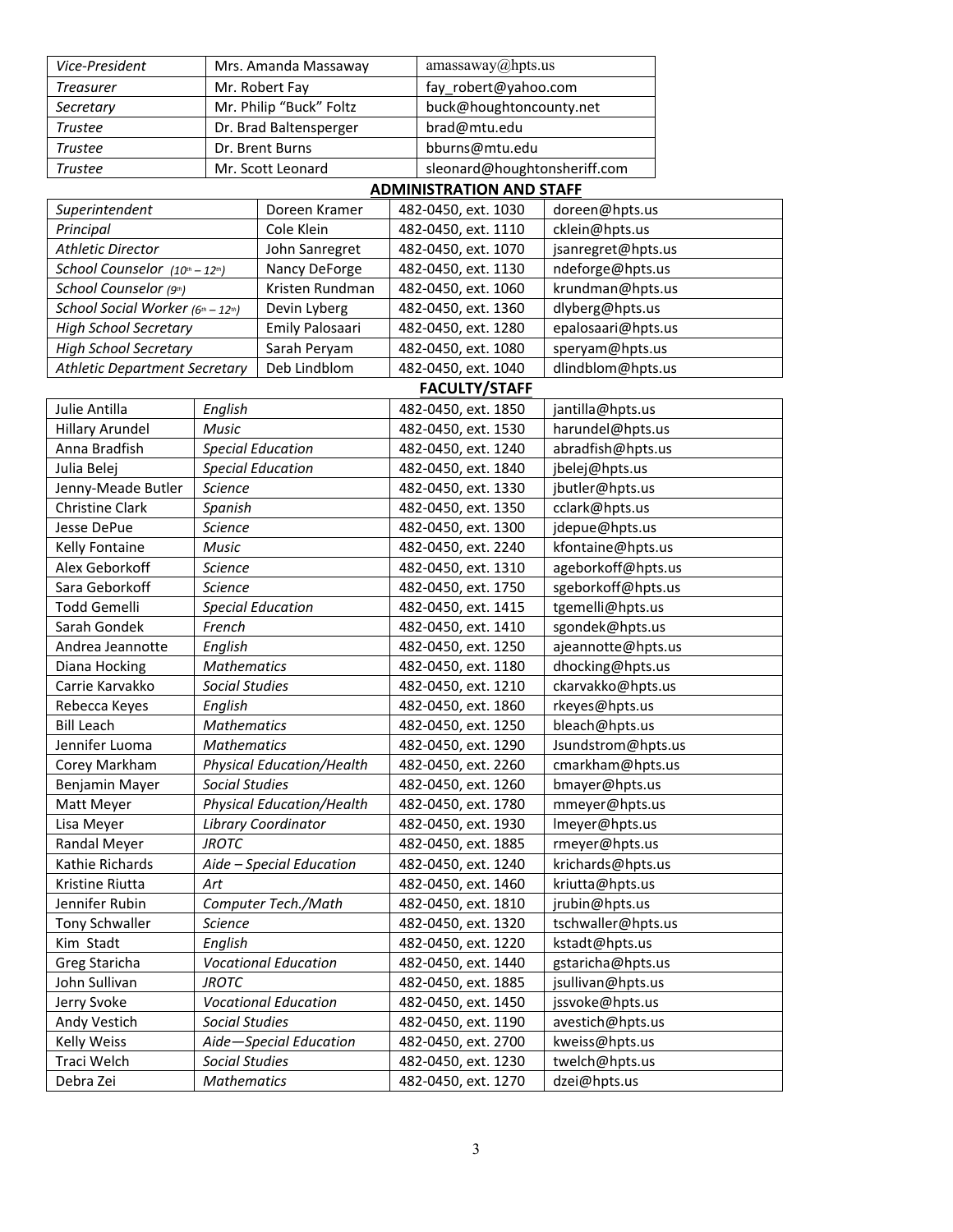# **GUIDANCE FROM THE WESTERN U.P. HEALTH DEPARTMENT**

## **When a Student Should Stay Home and Will Be Sent Home**

Students should not go to school or any school activities or sports if having symptoms of COVID-19. If they start having symptoms of COVID-19 while at school, they will need to be sent home. The complete list symptoms are listed on the CDC website at [https://www.cdc.gov/coronavirus/2019-ncov/symptoms](https://www.cdc.gov/coronavirus/2019-ncov/symptoms-testing/symptoms.html)[testing/symptoms.html](https://www.cdc.gov/coronavirus/2019-ncov/symptoms-testing/symptoms.html) . The CDC recommends a shorter list be used for screening students to unnecessary exclusions of students who do not have COVID-19. Screening students for illness and return to school decisions should include

1. Symptom Screen: Students with any of the following symptoms should be excluded from school:

- Temperature 100.4 degrees Fahrenheit or higher when taken by mouth
- Sore throat
- New uncontrolled cough that causes difficulty breathing (for students with chronic allergic/asthmatic cough, a change in their cough from baseline)
- Diarrhea, vomiting, or abdominal pain
- New onset of severe headache, especially with a fever

2. Evaluation for COVID-19 Exposure Risks: To determine needed follow up and return to school for students with any of the above symptoms, determine if they have any of the following risks for COVID-19 in the prior 14 days:

- Had close contact with a person with confirmed COVID-19
- Had close contact with person under quarantine for possible exposure to COVID-19
- Had travel history

If the student has one of the symptoms above and ANY of the exposure risks, the parent or guardian of the student will be instructed to call their health care provider, or if they do not have a health care provider, to follow up with a local clinic or urgent care center. The parent or guardian can also call 2-1-1 or go to [www.mi.gov/coronavirustest](http://www.mi.gov/coronavirustest) to find the closest location to have the student tested for COVID-19.

### **For Students that Have Symptoms of COVID-19 AND have NONE of the High Risk Exposures:**

- Keep out of school until they have met the guidance for their symptoms (see "[Managing Communicable](https://www.michigan.gov/documents/mdch/Managing_CD_in_Schools_FINAL_469824_7.PDF)  [Diseases in Schools](https://www.michigan.gov/documents/mdch/Managing_CD_in_Schools_FINAL_469824_7.PDF)")
	- Fever: at least 24 hours have passed with no fever, without the use of fever-reducing medications
	- Sore throat: improvement (if strep throat: do not return until at least 2 doses of antibiotic have been taken);
	- Cough/Shortness of breath: improvement
	- Diarrhea, vomiting, abdominal pain: no diarrhea or vomiting for 24 hours
	- Severe headache: improvement

## **For Students that Have Symptoms of COVID-19 AND have ANY of the High Risk Exposures:**

#### **If the findings from the health care provider and testing find:**

Child has symptoms of COVID-19 and tests positive for COVID-19 with a nasal/throat swab\*:

- Keep out of school until it has been at least 10 days from the first day they had symptoms AND they have had 24 hours with no fever and have improving symptoms
- There is no need to get a "negative test" or a doctor's note to clear the child or staff to return to school if they meet these criteria

\*If they have symptoms, they must stay out of school until test results are available

### **Child has symptoms of COVID-19 and no testing for COVID-19 was done:**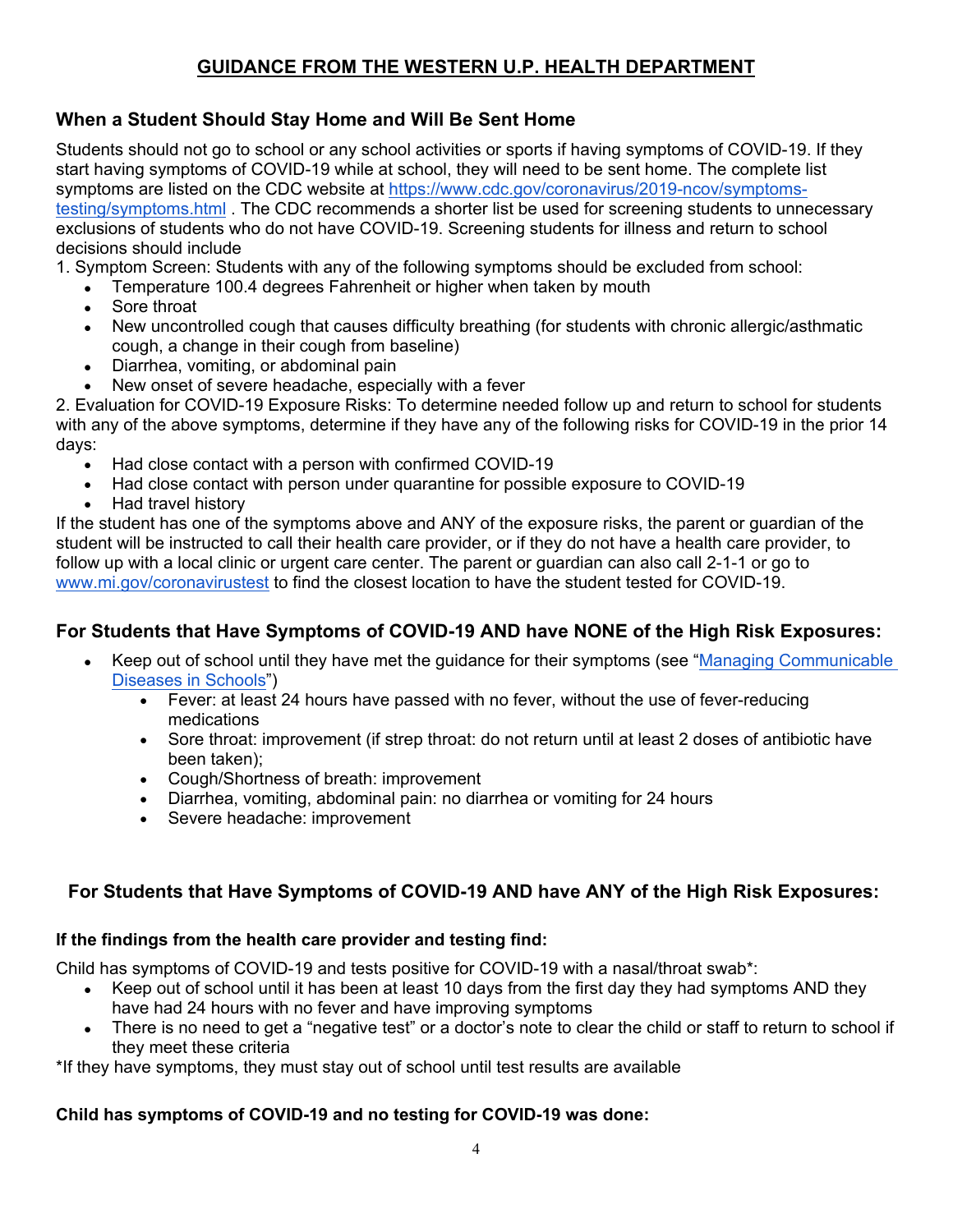• Keep out of school until it has been at least 10 days from the first day they had symptoms AND they have had 24 hours with no fever and have improving symptoms.

#### **Child has symptoms of COVID-19 and tests negative for COVID-19\*:**

- If they were exposed to COVID-19 within past 14 days (i.e., a close contact to a case of COVID): They must complete their full 14-day quarantine.
- Otherwise, they may return based on the guidance for their symptoms (see "Managing Communicable" [Diseases in Schools](https://www.michigan.gov/documents/mdch/Managing_CD_in_Schools_FINAL_469824_7.PDF)")

\*If they have symptoms, they must stay out of school until test results are available

## **GENERAL HOURS OF OPERATION:**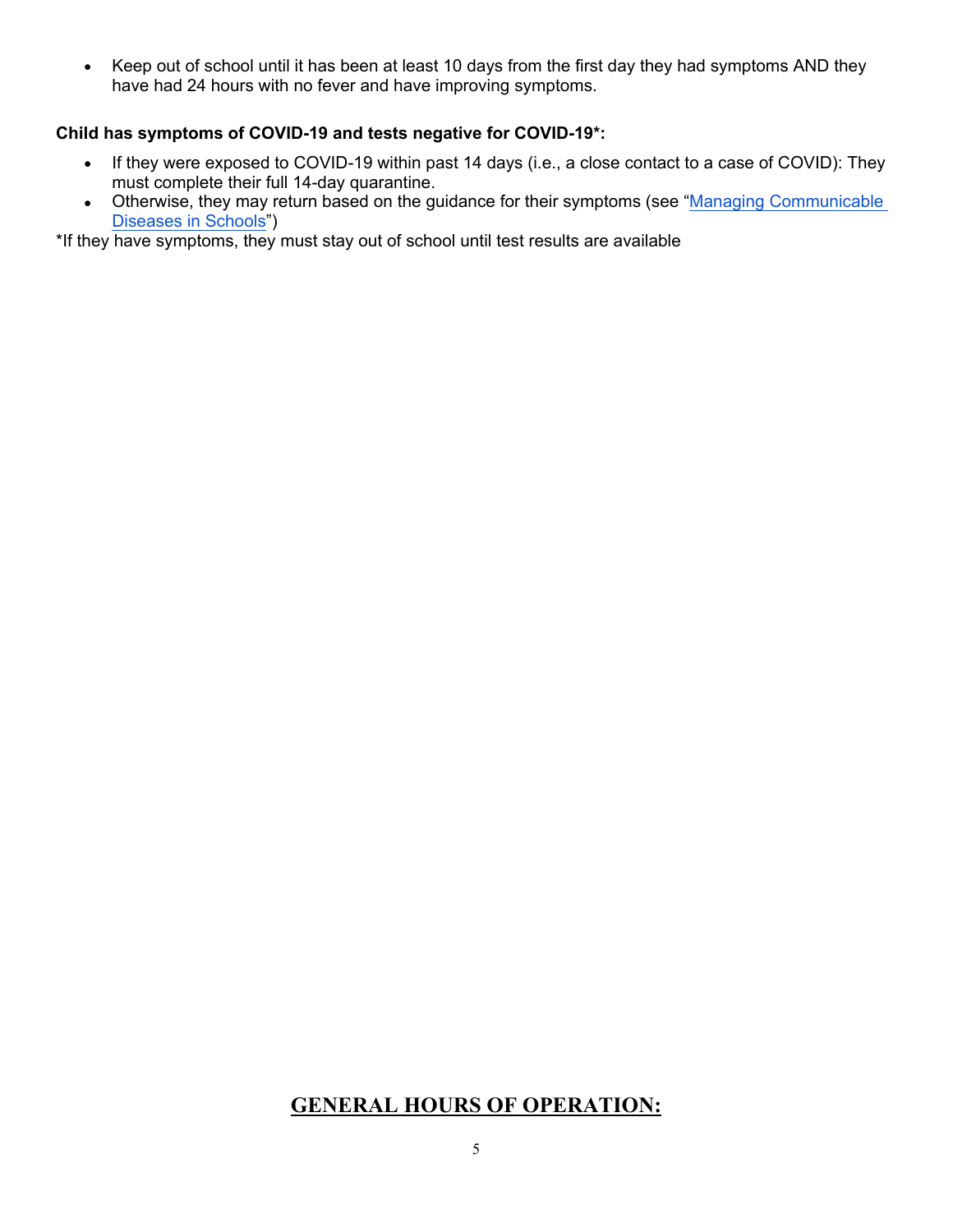# **HIGH SCHOOL OFFICE HOURS: 7:45 a.m. – 3:40 p.m.**

# **BELL SCHEDULES**

# **High School Daily Schedule**

| Hour            | <b>Time Interval</b> | Length (min) |
|-----------------|----------------------|--------------|
| 1 <sup>st</sup> | $8:10 - 9:06$        | 56           |
| 2 <sup>nd</sup> | $9:11 - 10:05$       | 54           |
| 3 <sup>rd</sup> | $10:10 - 11:04$      | 54           |
| 4 <sup>th</sup> | $11:09 - 12:03$      | 54           |
| Lunch           | $12:03 - 12:33$      | 30           |
| 5 <sup>th</sup> | $12:38 - 1:32$       | 54           |
| 6 <sup>th</sup> | $1:37 - 2:31$        | 54           |
| 7 <sup>th</sup> | $2:36 - 3:30$        | 54           |

# **High School Half Day Schedule**

| Hour            | <b>Time Interval</b> | Length (min) |
|-----------------|----------------------|--------------|
| 1 <sup>st</sup> | $8:10 - 8:39$        | 29           |
| 2 <sub>nd</sub> | $8:44 - 9:13$        | 29           |
| 2rd             | $9:18 - 9:47$        | 29           |
| 4 <sup>th</sup> | $9:52 - 10:21$       | 29           |
| 5 <sup>th</sup> | $10:26 - 10:55$      | 29           |
| 6 <sup>th</sup> | $11:00 - 11:29$      | 29           |
| 7 <sup>th</sup> | $11:34 - 12:03$      | 29           |
| Lunch           | $12:03 - 12:33$      | 30           |

# **High School Late Start Schedule**

| Hour            | <b>Time Interval</b> | Length (min) |
|-----------------|----------------------|--------------|
| 1 <sup>st</sup> | $10:10 - 10:48$      | 38           |
| 2 <sub>nd</sub> | $10:53 - 11:30$      | 37           |
| 3 <sup>rd</sup> | $11:35 - 12:12$      | 37           |
| 4 <sup>th</sup> | $12:17 - 12:54$      | 37           |
| Lunch           | $12:54 - 1:24$       | 30           |
| 5 <sup>th</sup> | $1:29 - 2:06$        | 37           |
| 6 <sup>th</sup> | $2:11 - 2:48$        | 37           |
| 7th             | $2:53 - 3:30$        | 37           |

**Loitering**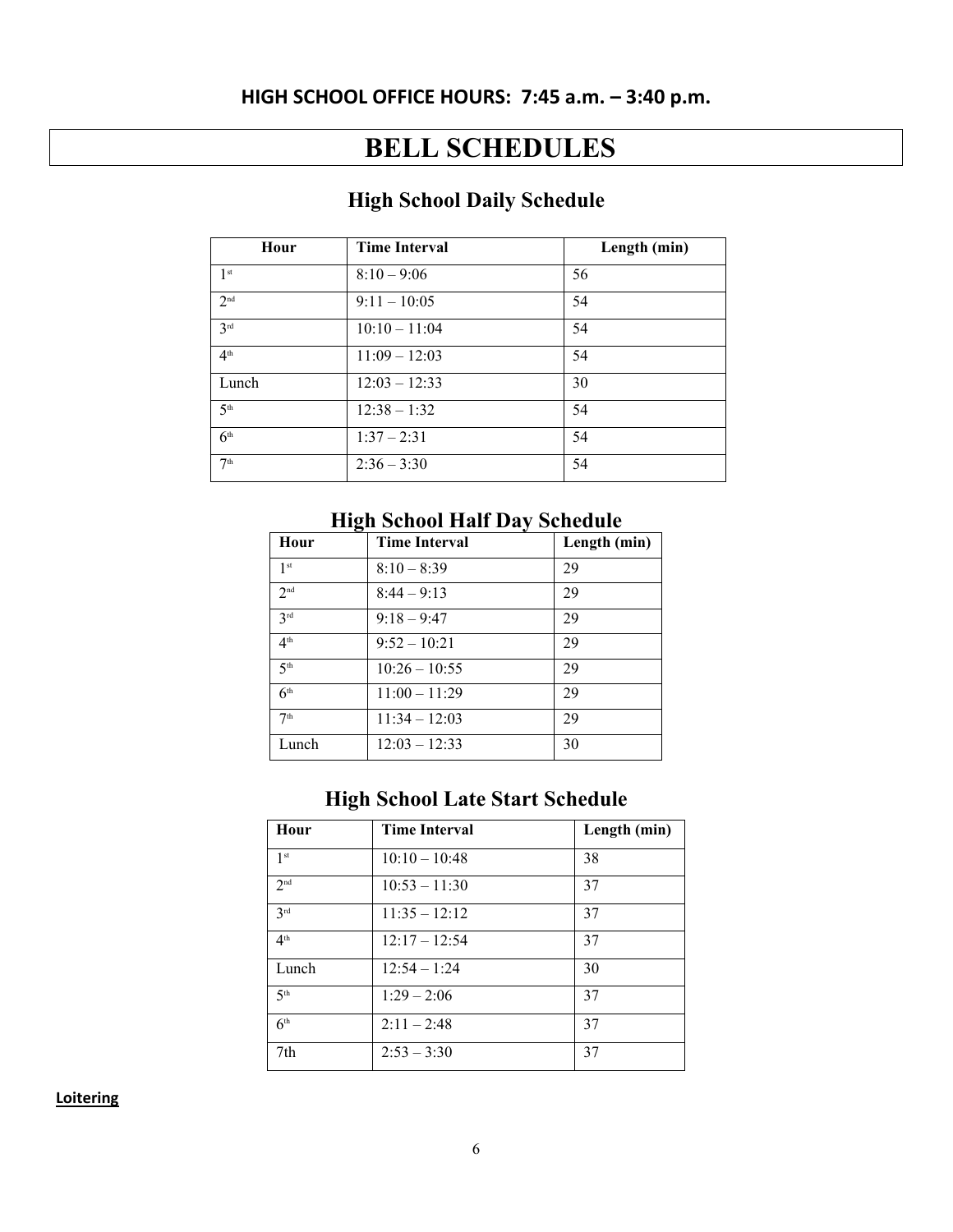The High School is open to students from 7:45a.m. – 4:00p.m. Students are expected to leave the building and grounds following their final class of the day and should be clear of the building by 4:00pm. Exceptions to this general policy will be made for students participating in a school sanctioned activity that is under adult supervision (i.e. after school make-up time, clubs, activities, or athletic practices). Transportation arrangements are your responsibility. Please do so with those time factors in mind. Students leaving a school sanctioned activity after 4:00 pm must immediately exit the building. Students waiting for an athletic practice to begin must stay in the gym or in the main athletic atrium (large glass door entrance) under the supervision of a coach. If a scheduled activity does not begin immediately after school, students must leave the building and come back if there is no staff or coach supervision. At no time will a student be allowed to be in the high school before or after hours without adult supervision.

#### **GRADUATION REQUIREMENTS**

#### ● **48 CREDITS**

- 4 years (8 semesters) of English (English 9, English 10, English 11 and English 12, or AP Language, or AP Literature)
- 4 years (8 semesters) of math (Algebra, Geometry, Algebra II and Pre-Calculus, or Personal Finance, or other math related course during senior year)
- 3 years (6 semesters) of science, including both biological and physical science
- 3 years (6 semesters) of social science, including 1 year of World History, 1 year of U.S. History, 1 semester each of government and economics,
- 1 year (2 semesters) of physical education/health
- 2 years (4 semesters) of a World Language \*See Guidance Counselor or Principal about possible amendments to this requirement
- 1 year (2 semesters) of Visual Performing Applied Arts
- 6 full-year (12 semesters) Elective classes

**Students who do not meet all graduation requirements on or before the Tuesday before graduation (Tuesday, May 24, 2022) will not be permitted to participate in the Graduation Ceremony.**

#### **GRADES**

Grades are available on PowerSchool with your personal login and password. Semester grades: Each marking period equals 40% and the semester exam equals 20% of the semester grade. GPA is calculated on the basis of the 4-point system.

| $= 4.00$<br>A | $B+ = 3.333$ | $B - 2.667$  | $C = 2.00$  | $D+ = 1.333$ | $D - 0.667$ |
|---------------|--------------|--------------|-------------|--------------|-------------|
| $A - 3.667$   | $B = 3.00$   | $C+ = 2.333$ | $C = 1.667$ | $D = 1.00$   | $E = 0.00$  |

#### **HOUGHTON HIGH SCHOOL GRADING SCALES**

| 94 – 100  | Α    |
|-----------|------|
| $90 - 93$ | А-   |
| 87 – 89   | B+   |
| 83 – 86   | В    |
| $80 - 82$ | B-   |
| 77 – 79   | $C+$ |
| $73 - 76$ | С    |
| $70 - 72$ | $C-$ |
| 67 – 69   | D+   |
| 63 – 66   | D    |
| $60 - 62$ | D-   |
| $0 - 59$  | E    |

#### **HONOR ROLL**

In order for a student to achieve honor roll designation at the end of each semester, the following criteria must be met: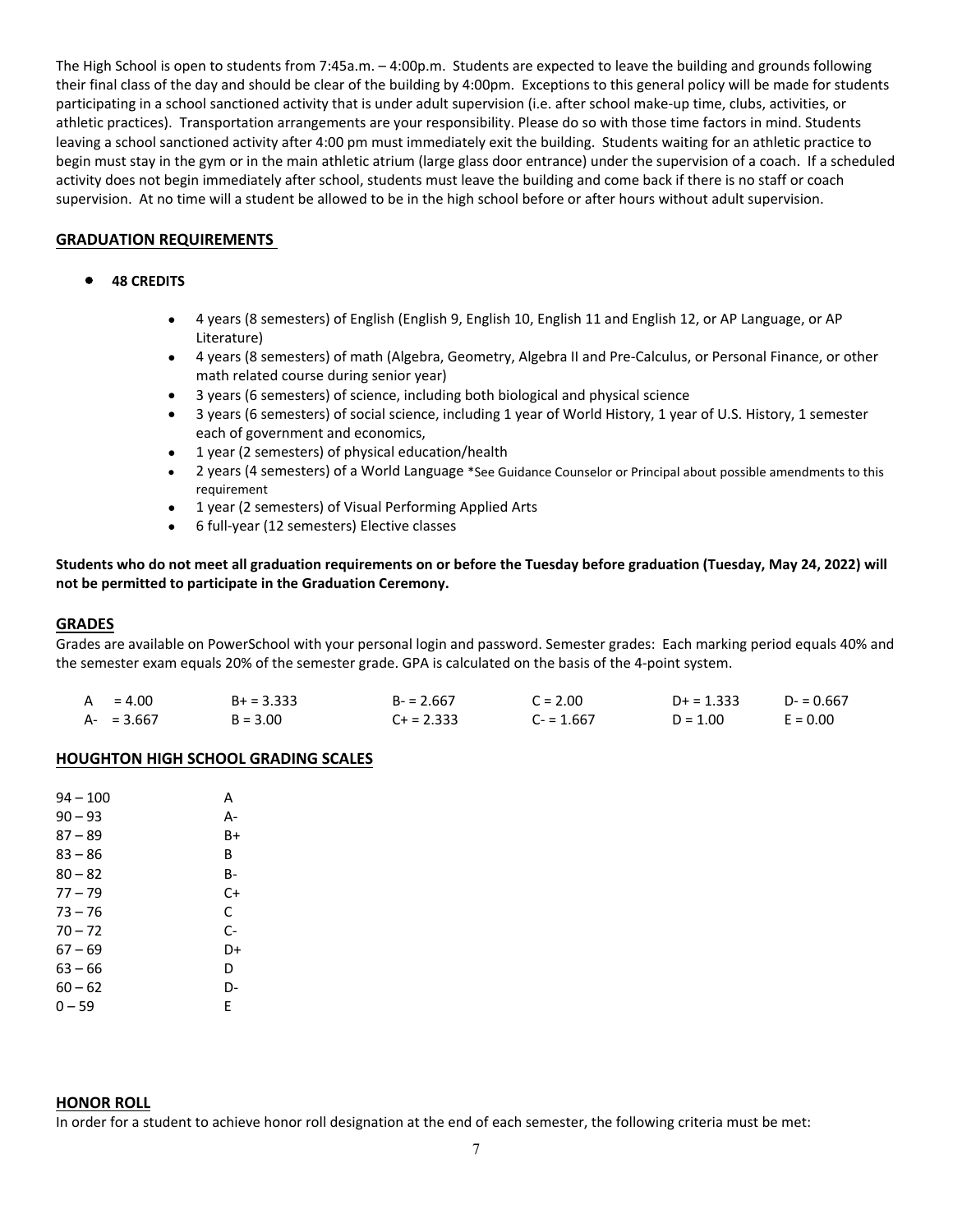- 1. Student must possess a B or better (3.00) average. E's and incomplete grades disqualify students.
- 2. All high school credits will be counted.
- 3. Satisfactory/Unsatisfactory grades will not be counted.

#### **VALEDICTORIAN REQUIREMENTS**

The valedictorian is determined based upon the highest earned GPA within the graduating class. In the event of a tie, students earning the top GPA share valedictorian honors. In order to be awarded valedictorian honors, a student must have attended high school in a public or private school for at least 6 semesters (3 years) with at least 4 semesters (2 years) at Houghton High.

#### **DROP/ADD POLICY**

- Once the scheduling is completed, students will not be permitted to make changes in their schedules unless said changes are deemed necessary by the counselor, principal, and parent/guardian.
- A request to change a schedule can be submitted to the school counselor and will only be considered prior to the fourth day of a semesters. If a class is dropped on or after the fourth day but before the end of the 6<sup>th</sup> week, the student's transcript will indicate "W" (withdrew) followed by either a "P" (passing) or "F" (failing). The GPA will not be affected and no credit will be awarded.
- Specialty courses such as Dual Enrollment, virtual courses, and Work-Based Learning cannot be added through a student request after the schedule has been set. Information on how and when to request these specialty courses is available in our [Course Description Booklet](https://docs.google.com/document/d/1KfiwYe5_8GLXbpVFlPij8CVNLe0j5pqRs2KIuCYfTTs/edit) that can be found on our [school website](http://hpts.us/high-handbook.php).

#### **FINAL EXAMS**

All teachers in grades 9-12 will give written examinations at the end of each semester in all classes. An exam schedule will be made available before the end of each semester. All exams must be taken at the scheduled time. There will be no exceptions to the exam schedule unless approved by the principal.

No student may be exempted from taking an exam except  $2^{nd}$  semester seniors who maintain a "B" average and who have no unexcused absences (including those resulting from tardies) in that class, even if time is made up for the purpose of preserving your grade. The senior exemption applies to each individual course. For example, you may have an A and no unexcused absences in English and an A with 1 unexcused absence in math. You would not be required to take your English exam, but you would be required to take your math exam. Teachers have the authority to require seniors to take exams, overriding this exemption clause.

#### **Students who have an unexcused absence during a scheduled exam will receive a zero on the exam.**

#### **PERSONAL CURRICULUM**

Certain elements of the Michigan Merit Curriculum may be modified for certain students, with a Personal Curriculum, which must be requested by the parent or guardian of the student. Eligibility is determined by a team of school personnel, working collaboratively with parents and students. For more information about a Personal Curriculum, or to request a determination of a Personal Curriculum for your child, please contact:

- Cole Klein, Principal (906-482-0450, ext. 1110)
- Nancy DeForge, School Counselor (906-482-0450, ext. 1130)

#### **DUAL ENROLLMENT**

Students may qualify for dual enrollment at HHS and Michigan degree granting postsecondary institutions if certain criteria are met:

- Student must be enrolled in at least one high school class.
- Student must earn qualifying scores on state required assessments.
- Eligible courses are those not available at HHS.
- Hobby, craft, recreation and religion courses are not eligible.

Our school district will pay the lesser of (a) the actual charge for tuition, mandatory course fees, material fees and registration fees or (b) the state portion of the students' foundation allowance, adjusted to the proportion of the school year he/she attends the postsecondary institution.

● Information on how and when to request dual enrollment courses is available in our [Course Description Booklet](https://docs.google.com/document/d/1KfiwYe5_8GLXbpVFlPij8CVNLe0j5pqRs2KIuCYfTTs/edit) that can be found on our [school website.](http://hpts.us/high-handbook.php)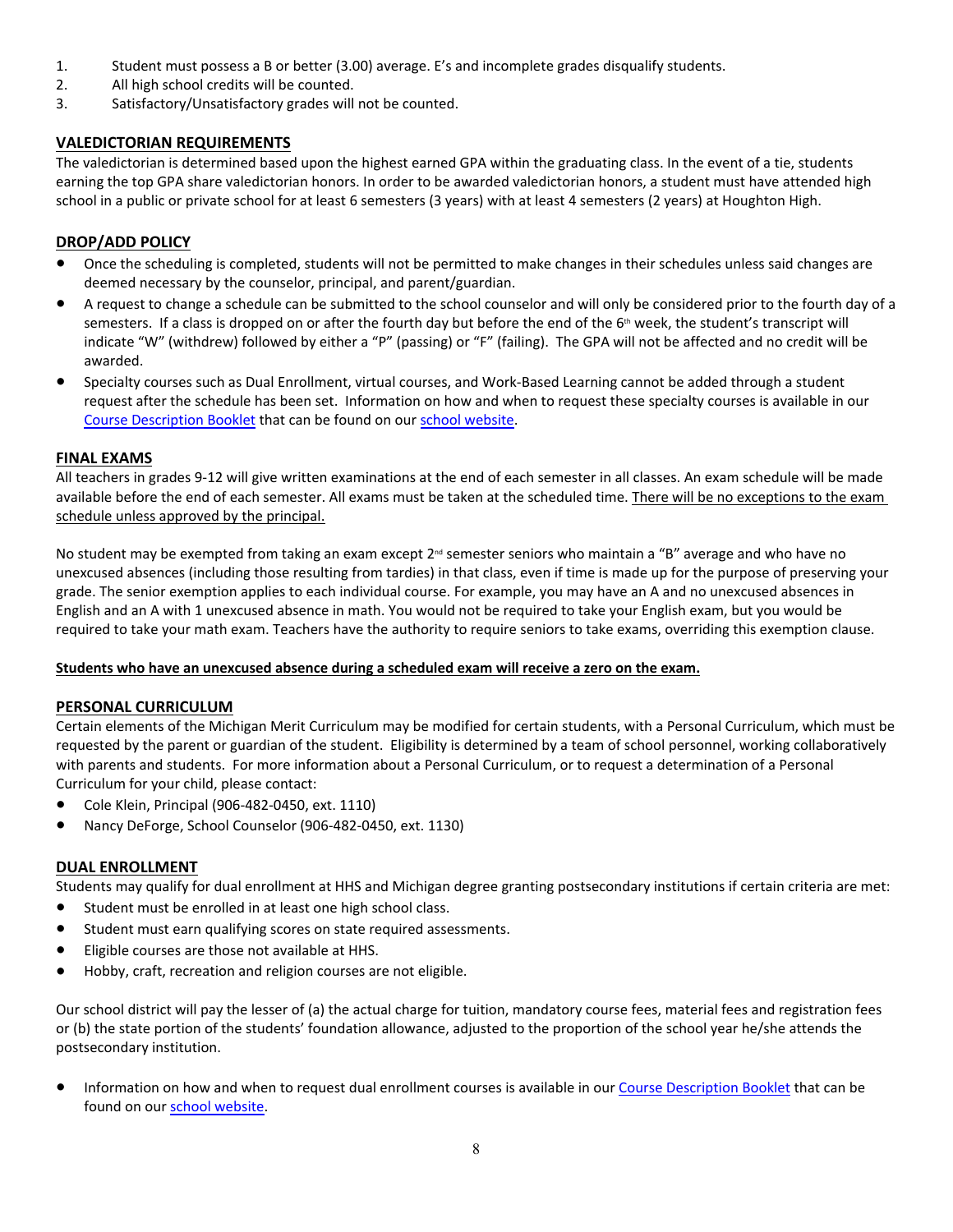#### **ONLINE CLASSES**

The ability to take online courses will comply with current Michigan laws. The structure of online classes requires students to be self-motivated focused, and driven in order to be successful. Students must successfully pass one online class before attempting to take multiple online classes during a semester.

● Information on how and when to request these online courses is available in our [Course Description Booklet](https://docs.google.com/document/d/1KfiwYe5_8GLXbpVFlPij8CVNLe0j5pqRs2KIuCYfTTs/edit) that can be found on our [school website](http://hpts.us/high-handbook.php).

#### **HOME-SCHOOLED STUDENTS**

Students in home school families operating under exemption (f) families may enroll in only non-core courses such as band, physical education, music, or art, in their *resident* public school. Home-schooled students may not enroll in core classes (English, Math, Social Studies, and Science). In the event that a student is enrolled in more than one non-consecutive class at the school and he/she will need to request permission with the principal to stay in the building during off-periods.

#### **TESTING OUT**

Houghton High School students are permitted to "test out" of any course offered at the high school and any middle school course that encompasses all the high school content expectations required by the Michigan Department of Education. The purpose of testing out is to bypass prerequisites in order to take advanced classes. Students are expected to take the next course in sequence or provide room in a schedule for additional advanced classes.

#### **Successful testing out is contingent upon reasonable mastery of the required assessment.**

- 1. Successful testing out will be accepted as fulfillment of a requirement or a pre-requisite in a course sequence if the student achieves a B- or better on the overall grade of a comprehensive final examination. Students will be required to demonstrate mastery through assessments which may include, but are not limited to, components such as portfolios, performances, papers, projects, and/or presentations.
- 2. Results will be recorded on the student's transcript as "Test Out" and a "P", but it will not count in the computation of the grade point average.
- 3. High school course credit will be granted for successfully testing out of a high school or high school equivalent course.
- 4. A student may not attempt to test out of a course that he/she previously failed.

#### **Testing Out Process:**

- 1. To be eligible to test out of classes for the upcoming school year, a student must complete a Testing Out Application by the required due date, which is typically in early May.
- 2. The course syllabus, textbook, and any other materials deemed necessary by the teacher of the course will be made available on the last day of school for students who have met the application deadline.
- 3. Testing is limited to one time only for the intended course.
- 4. A testing window in August will be established each year and communicated to eligible applicants. At the discretion of the principal, other testing times may be made available because of extenuating circumstances.

#### **STUDENT RIGHTS AND RESPONSIBILITIES**

The rules and procedures of the school are designed to allow each student to obtain a safe, orderly, and appropriate education. Students can expect their rights to freedom of expression and association and to fair treatment as long as they respect those rights for their fellow students and the staff. Students will be expected to follow teachers' directions and to obey all school rules. Disciplinary procedures are designed to ensure due process (a fair hearing) before a student is removed because of his/her behavior.

Parents have the right to know how their child is succeeding in school and will be provided information on a regular basis and as needed, when concerns arise. Many times it will be the student's responsibility to deliver that information. If necessary, the mail or hand delivery may be used to ensure contact. Parents are encouraged to build a two-way link with their child's teachers and support staff by informing the staff of suggestions or concerns that may help their child better accomplish his/her educational goals.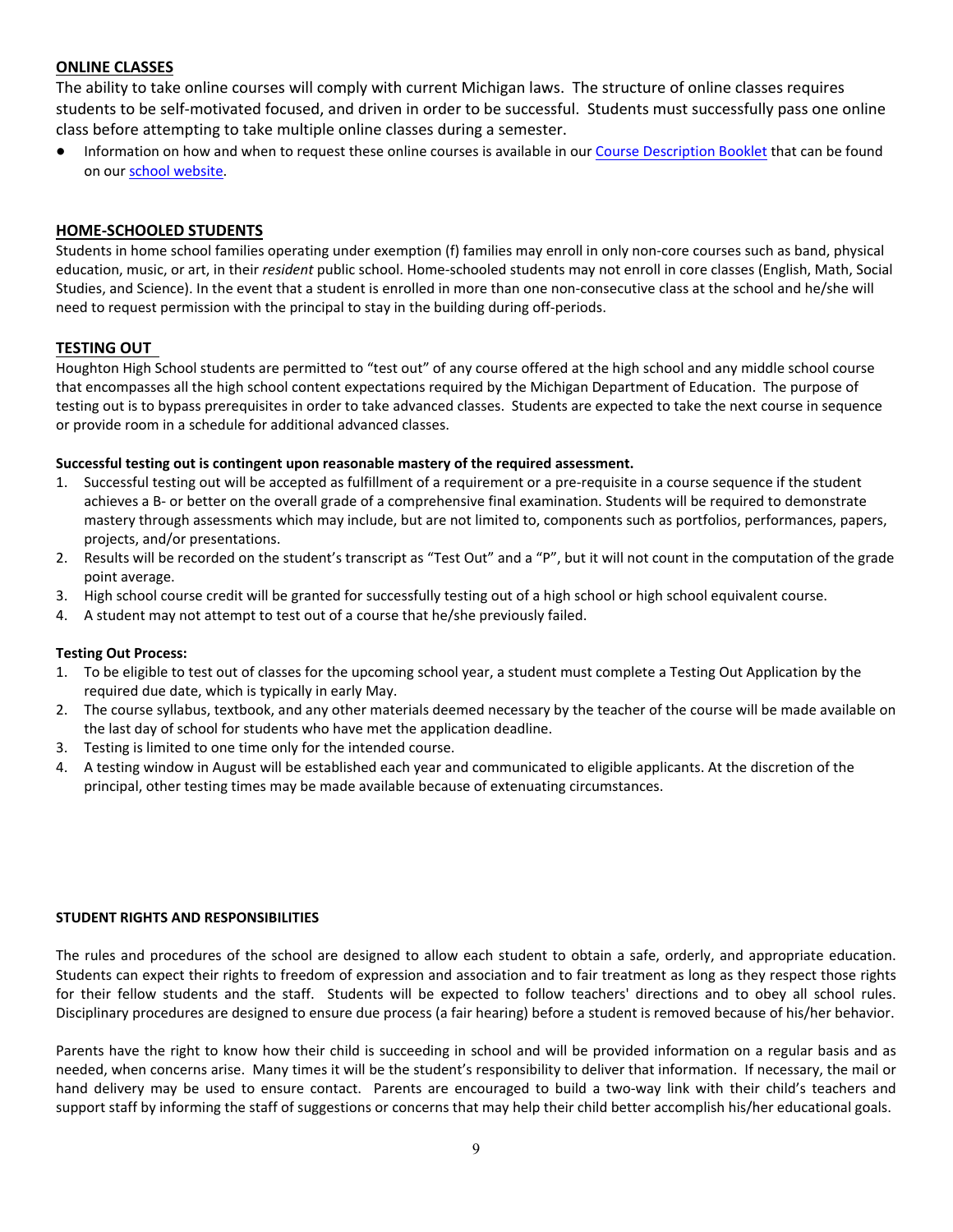Students must arrive at school on time, prepared to learn and participate in the educational program. If, for some reason, this is not possible, the student should seek help from Mr. Klein (principal), Mrs. DeForge(10-12 grade counselor), or Mrs. Rundman (9th grade counselor).

*Adult students (age eighteen (18) or older) must follow all school rules.*

*If residing at home, adult students should include their parents in their educational program.*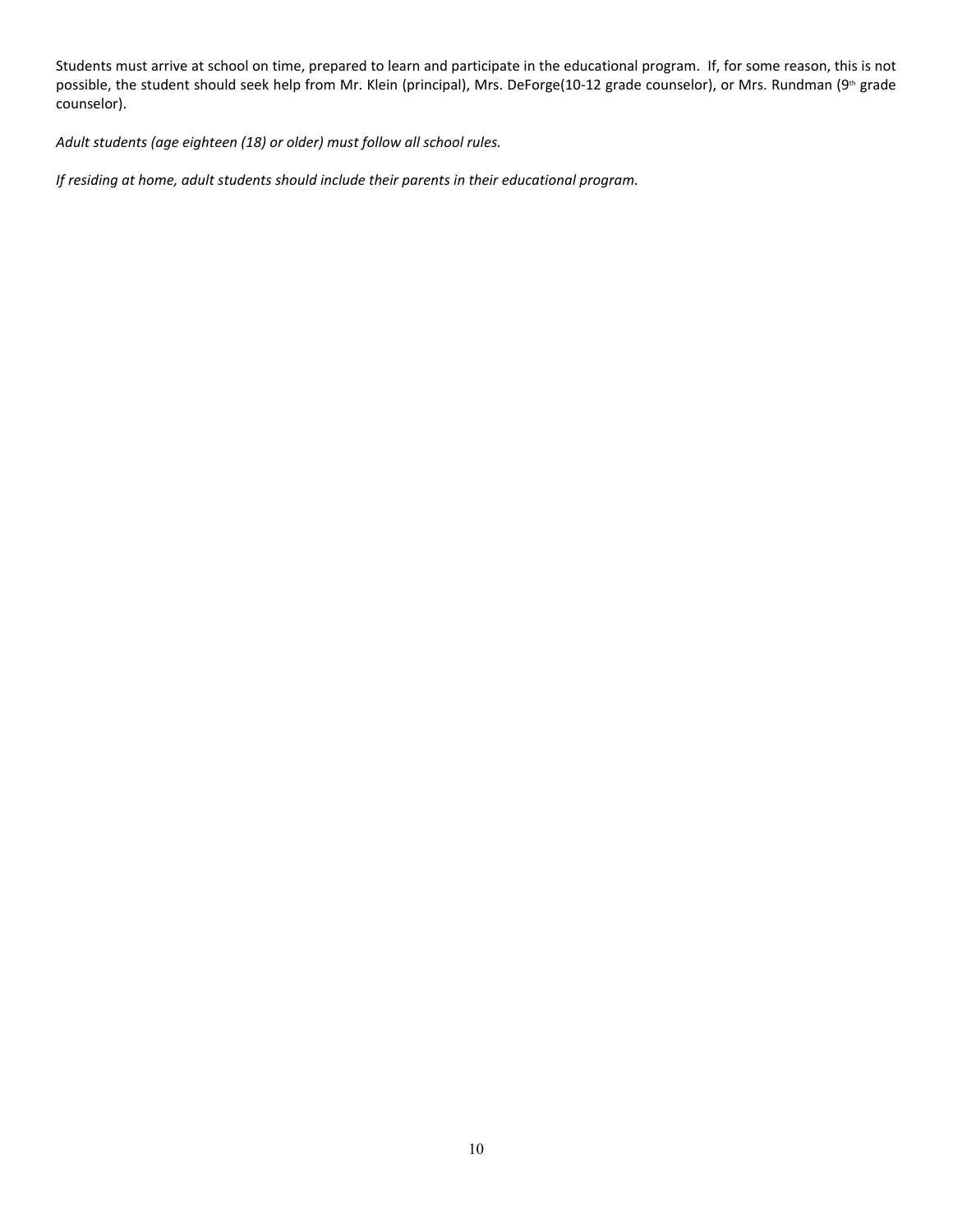# **SCHOOL-WIDE POSITIVE BEHAVIOR SUPPORT**

*School-wide Positive Behavior Support is a broad range of systemic and individualized strategies for achieving important social and learning outcomes while preventing problem behavior with all students. All students will be expected to follow the outcomes of our school wide positive behavior expectations. Students will:*

**G**oals **R**espect **I**ntegrity **T**eamwork



# **HOUGHTON MIDDLE & HIGH SCHOOLS GRIT BEHAVIOR EXPECTATION MATRIX**

*Taking ownership of our school and community*

|                              | <b>Classrooms</b>                                                                                                                                                                                                         | <b>Public Areas</b><br>(hallways, cafeteria,<br>restrooms, school<br>grounds)                                                                                                          | <b>Bus/Transportation</b><br>and Parking Lots                                                                                                                                                     | <b>School Related Activities</b><br>(any event involving HPTS)                                                                                 |
|------------------------------|---------------------------------------------------------------------------------------------------------------------------------------------------------------------------------------------------------------------------|----------------------------------------------------------------------------------------------------------------------------------------------------------------------------------------|---------------------------------------------------------------------------------------------------------------------------------------------------------------------------------------------------|------------------------------------------------------------------------------------------------------------------------------------------------|
| Goals                        | • Prepare for your future<br>• Be physically and<br>mentally present<br>• Participate in class<br>• Do your best work<br>• Prioritize                                                                                     | • Prioritize safety<br>• Travel to destination<br>efficiently<br>• Accomplish tasks<br>quickly<br>• Allow for flow of traffic<br>• Stay to the right in<br>hallways                    | • Obey laws and safety<br>rules<br>• Use caution when<br>entering and exiting<br>the parking lot<br>• Park in designated<br>areas                                                                 | • Engage in school<br>activities<br>• Support your peers<br>· Make everyone feel<br>welcome                                                    |
| <b>Respect</b>               | • Be prepared and on<br>time<br>• Be engaged/follow<br>directions<br>• Use positive tone and<br>language<br>• Participate when<br>appropriate<br>$\bullet$ Treat<br>materials/property with<br>care<br>• Dress for school | • Listen to staff/<br>volunteer directives<br>• Use appropriate<br>language/ voice level<br>• Treat materials/<br>property with care<br>• Keep hands to<br>yourself<br>• Keep it clean | • Listen to staff/<br>volunteer directives<br>• Treat materials/<br>property with care<br>• Use positive tone and<br>language<br>• Keep hands to<br>yourself<br>• Be courteous<br>• Keep it clean | • Listen to staff /volunteer<br>directives<br>• Be positive and<br>courteous<br>• Dress for school events<br>• Keep it safe<br>• Keep it clean |
| <b>Integrity</b>             | • Lead by example<br>• Own your behavior<br>• Academic honesty<br>• Report concerns/issues<br>to staff/volunteers                                                                                                         | • Lead by example<br>• Own your behavior<br>• Use passes for<br>intended purposes<br>$\bullet$ Report<br>concerns/issues to<br>staff/volunteers                                        | • Lead by example<br>· Own your behavior<br>$\bullet$ Report<br>concerns/issues to<br>staff/volunteers                                                                                            | • Lead by example<br>• Own your behavior<br>• Report concerns/issues<br>to staff/volunteers                                                    |
| ${\bf I}$ eamwor<br><b>k</b> | • Respect others and<br>their opinions<br>• Help and include one<br>another<br>• Participate in class and<br>activities<br>• Keep it clean                                                                                | • Make everyone feel<br>welcome<br>• Be aware of others'<br>needs<br>• Wait your turn and be<br>courteous<br>• Keep it clean                                                           | · Model positive<br>behavior<br>• Remain seated on<br>bus<br>• Keep it clean                                                                                                                      | • Represent Houghton<br>positively<br>• Support participants<br>• Make everyone feel<br>welcome<br>• Model positive behavior                   |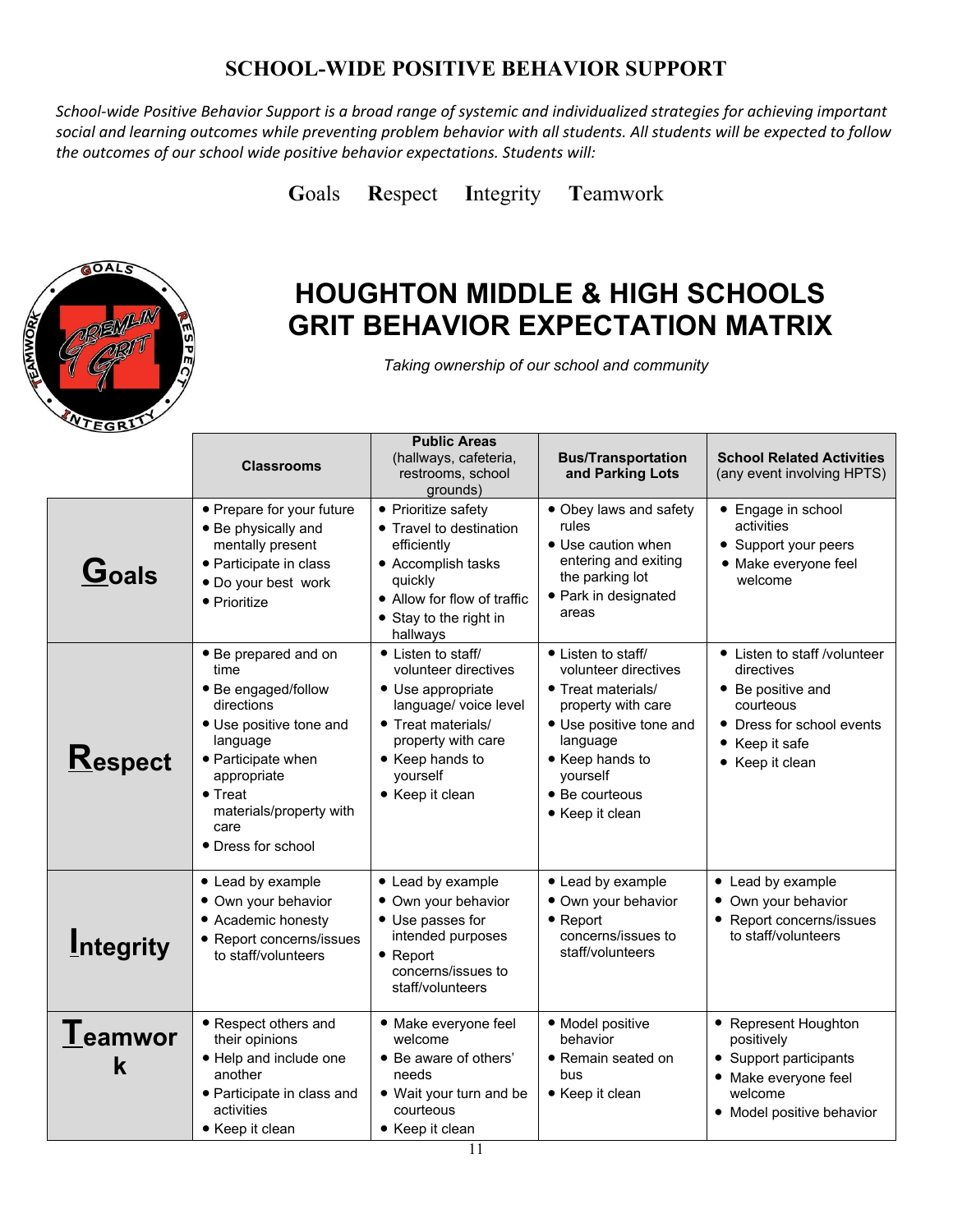

# Houghton High School GRIT Remote Learning Behavior Expectation Matrix

| Goals           | Set aside time each school day to spend on classwork<br>Check your school email and Google Classroom<br>Complete and turn in assignments on time<br>• Make time each day to do things you enjoy                                                                      |
|-----------------|----------------------------------------------------------------------------------------------------------------------------------------------------------------------------------------------------------------------------------------------------------------------|
| <b>Respect</b>  | Mute your microphone when not speaking during online meetings<br>Take turns commenting during online meetings<br>• Follow all regular school rules<br>• Display/share school appropriate content                                                                     |
| Integrity       | Turn in your own work<br>THINK before posting<br>$\circ$ Is it True? Helpful? Inspiring? Necessary? Kind?<br>Ask permission to record sessions or take screenshots<br>Report concerns/issues to staff<br>Only teacher invited members should participate in sessions |
| <b>Teamwork</b> | • Actively participate<br>Support classmates who might need assistance<br>Email teachers when you need help                                                                                                                                                          |

#### **STUDY HALL EXPECTATIONS**

- 1. The study hall is to be used for study purposes only. No other activities are acceptable unless by special permission of the teacher.
- 2. Teachers will create a seating chart for the study hall and take attendance each day. In the absence of the regular teacher the substitute will NOT write or accept passes for any student. Exceptions are considered for daily library passes from the study hall.
- 3. Study hall teachers will not write out passes for you to go see another teacher. Only if you come to study hall with a pass from another teacher will you be allowed to leave.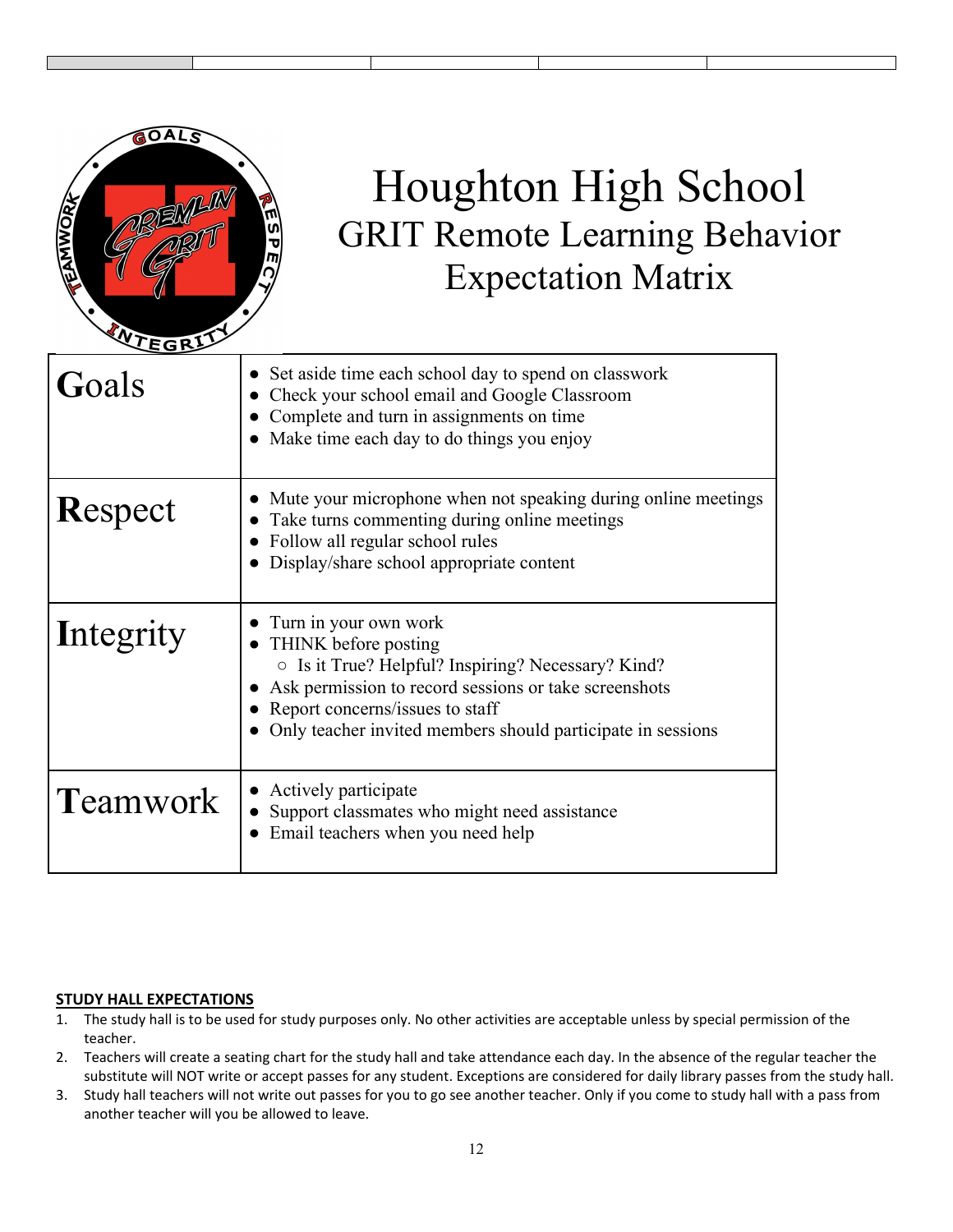- 4. Students going to the library will leave as a group, go directly to the library, and remain there for the duration of the hour.
- 5. Students going elsewhere for tutoring must first report to study hall for attendance.
- 6. Only one student at a time will be permitted to leave with a hall pass.

#### **ATTENDANCE POLICY**

Michigan law places responsibility on each student to attend school on a daily basis, and on each parent or guardian to send their child to school on a daily basis. Strong attendance is a foundation for success. Each student is expected to be in school every day except when illness, injury, or some providential condition beyond the student's control prevents attendance. You are responsible for tracking your own attendance through Power School.

#### **Excused Absences**

Excused absences are those approved by your parent or guardian, such as for an illness. To approve an absence, your parent/guardian must call the Attendance Line, available 24 hours a day, at **482-0450 (and follow the prompts).** The call may be made at any time; however, in order to excuse the absence, the call must be made BEFORE noon on the day of the absence. **WE WILL NOT ACCEPT NOTES OR CALLS TO THE OFFICE. YOU MUST CALL THE ATTENDANCE LINE TO EXCUSE AN ABSENCE.**

Each marking period, students need to make up time after (5) excused absences (i.e., "sick days") in any class without a grade penalty, provided you complete any make-up work as prescribed by your teacher. It is your responsibility to request make-up work from your teacher and to complete the work in a timely fashion. (NOTE: You will not be permitted to "bank" days for a future marking period, but time may be made up in advance of a planned absence.) *Although (5) excused absences are permitted per marking period, understand that chronic absenteeism is defined as missing 10% or more of school. Using all (5) excused absences in a marking period falls within being chronically absent. This puts the student at risk for falling behind academically, displaying social and behavioral problems, and dropping out of school. Excused absences should not be viewed as "vacation" days that a student should "use them or lose them." Good attendance is essential for the academic success of a student!*

#### **What is the consequence for excused absences?**

Upon each excused absence after five, your grade in that class will be lowered by 3.3% for the marking period.

#### **How are excused absences made up?**

You can avoid the grade penalty by making up time outside of the regular school day. Teachers have the authority to establish policy regarding make-up time in their classes. When you have more than five excused absences in any class, you must first consult with your teacher. If there is no specific classroom policy regarding make-up time, you may attend one 30-minute Study Hub make-up session for each class period missed beyond five. All time must be made up within two weeks of the 6<sup>th</sup> and subsequent excused absences. In some cases (for instance, if you need to make up an absence which occurred during the last three days of the marking period) you may be permitted to make up time during the next marking period.

Make-up sessions are held daily in the Study Hub from 7:30-8:00am, 12:03-12:33pm, and 3:30-4:00pm. You will be expected to work on your assigned make-up work during the session. If you are not focused on academics during the make-up session, the supervising adult can ask you to leave, resulting in the session not counting towards make-up time.

#### **Medical Exemptions**

Medical exemptions might be made for extenuating circumstances, such as an extended illness, which would require a written statement by a medical doctor. Such statements must be received by the principal prior to your return to school and must include a diagnosis and prognosis, as well as an explanation of how much school was missed due to the illness. Such cases will be reviewed by an administrative committee at your parent's request. Your parent/guardian must initiate the request prior to or on the day of your return to school. **A doctor's note does not necessarily mean your absence will qualify for a medical exemption. Medical exemptions will not be made for doctors' appointments or short-term (less than five days) illnesses.**

#### **Sanctioned Absences**

Absences are "sanctioned" when you are in school, but not in class because you are participating in a school activity. There is no penalty for sanctioned absences; HOWEVER, you will be held responsible for any work you miss and must make it up according to the teacher's specifications.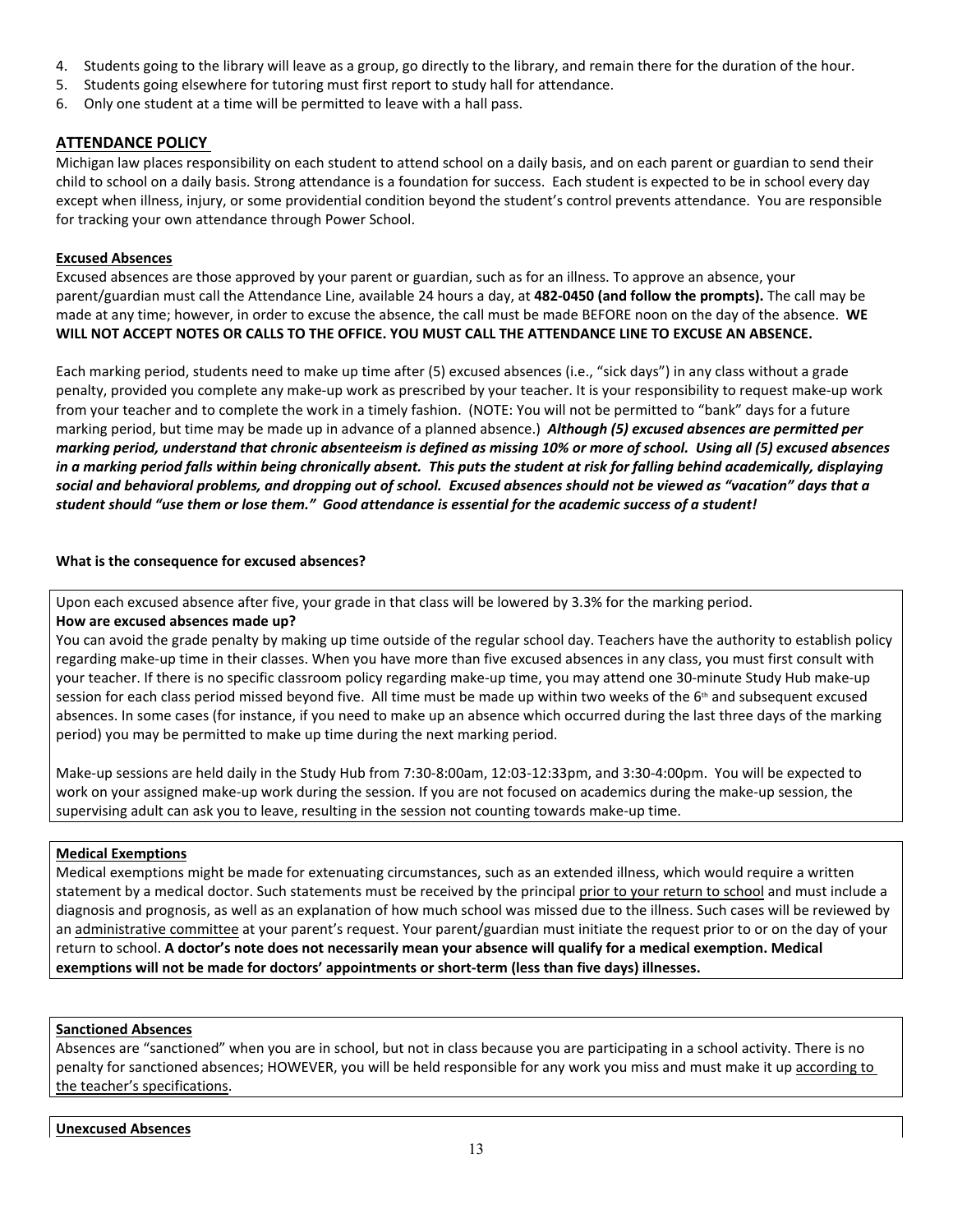The following situations constitute unexcused absences:

- A. Absences not approved by your parent or guardian are unexcused.
- B. If you leave the building during the school day without signing out in the office, you will be unexcused. If you need to go to your car for any reason during the school day, you MUST get permission from the office or you will be unexcused.
- C. If you are in the building but fail to report to class, you will be unexcused.
- D. If you miss more than ten minutes of a class without a valid pass, it will be counted as an unexcused absence.
- E. If you leave class without permission for any amount of time, it will be counted as an unexcused absence.
- F. Three tardies in any one class will equal one unexcused absence. (Does not apply to unexcused absence rule in athletic code). Each tardy in excess of three in any one class will equal one unexcused absence.
- G. If you leave campus (or attempt to leave campus) during the lunch period, it will be counted as an unexcused absence for the entire day. Three hours of make-up time will be required to redeem the whole day, regardless of your schedule.
- H. An unexcused absence in a study hall will result in an unexcused absence for the entire day. Three hours of make-up time will be required to redeem the whole day, regardless of your schedule.

#### **What is the consequence for an unexcused absence?**

Each unexcused absence per marking period per class will result in your grade being lowered in that class by 3.3%. It is at the teacher's discretion to allow you to make up any assignments or tests missed during an unexcused absence.

#### **How are unexcused absences made up?**

Unexcused absences, including those resulting from tardies, may be made up by special arrangement only. Such arrangements must be made with Mr. Klein or Mrs. Palosaari. *One make-up session for one unexcused absence is 45 minutes. One make-up session for a tardy is 30 minutes. These make-up sessions are to be done before school, during lunch, or after school in the office (NOT in the Study Hub).*

**DEFINITION OF TARDY:** A "tardy" is any time you report to any class less than ten minutes after the second bell. After ten minutes, it becomes an absence. *Tardies are never "excused." If you are late for a class, even for first hour, you will be marked tardy, regardless of the reason that you are late.*

There is one exception to the above tardy definition, and that is when a student has a valid pass. A valid pass is written by a school authority, such as the principal or a teacher, and must be completely filled out in order to be considered valid.

NOTE: Suspensions, whether in or out of school, are not regarded as absences.

#### **POLICY ON CHEATING AND PLAGIARISM**

**PLAGIARISM:**<br>Plagiarism is a form of robbery. If you copy someone else's work and call it your own or neglect to give proper credit or citation, it is plagiarism. This includes quoting, paraphrasing, condensing, cutting and pasting, or using any part of another's work without giving proper credit. Plagiarism includes published and unpublished sources. No matter where you get the information, whether from a book, magazine, internet, television, friend, parent, or classmate, if you do not cite it, it is plagiarism.

**CHEATING:** Otherwise known as "Academic Dishonesty," cheating is the actual or attempted practice of fraudulent or deceptive acts intended to gain an unearned academic advantage either for yourself or someone else. Such acts include, but are not limited to:

- Consulting or being in possession of resources (written, electronic, etc.) during a testing situation, which are not allowed by the teacher.
- Copying someone else's work or having someone do it for you.
- Stealing or arranging for the theft of an exam, test, or quiz.
- Reviewing a copy of an exam, test, or quiz, or getting answers from someone who took it before you. Also giving or receiving answers to someone before the test.

**COLLABORATION:** The HHS Faculty recognizes the benefits of students working collaboratively toward a common goal. True collaboration, when authorized by the teacher, is not considered cheating. Following are some guidelines:

● Getting help on your homework from your parents, siblings, or a tutor is standard practice and encouraged. Going beyond what would reasonably be considered "help" and having your parents, siblings, or tutor do the work for you is cheating.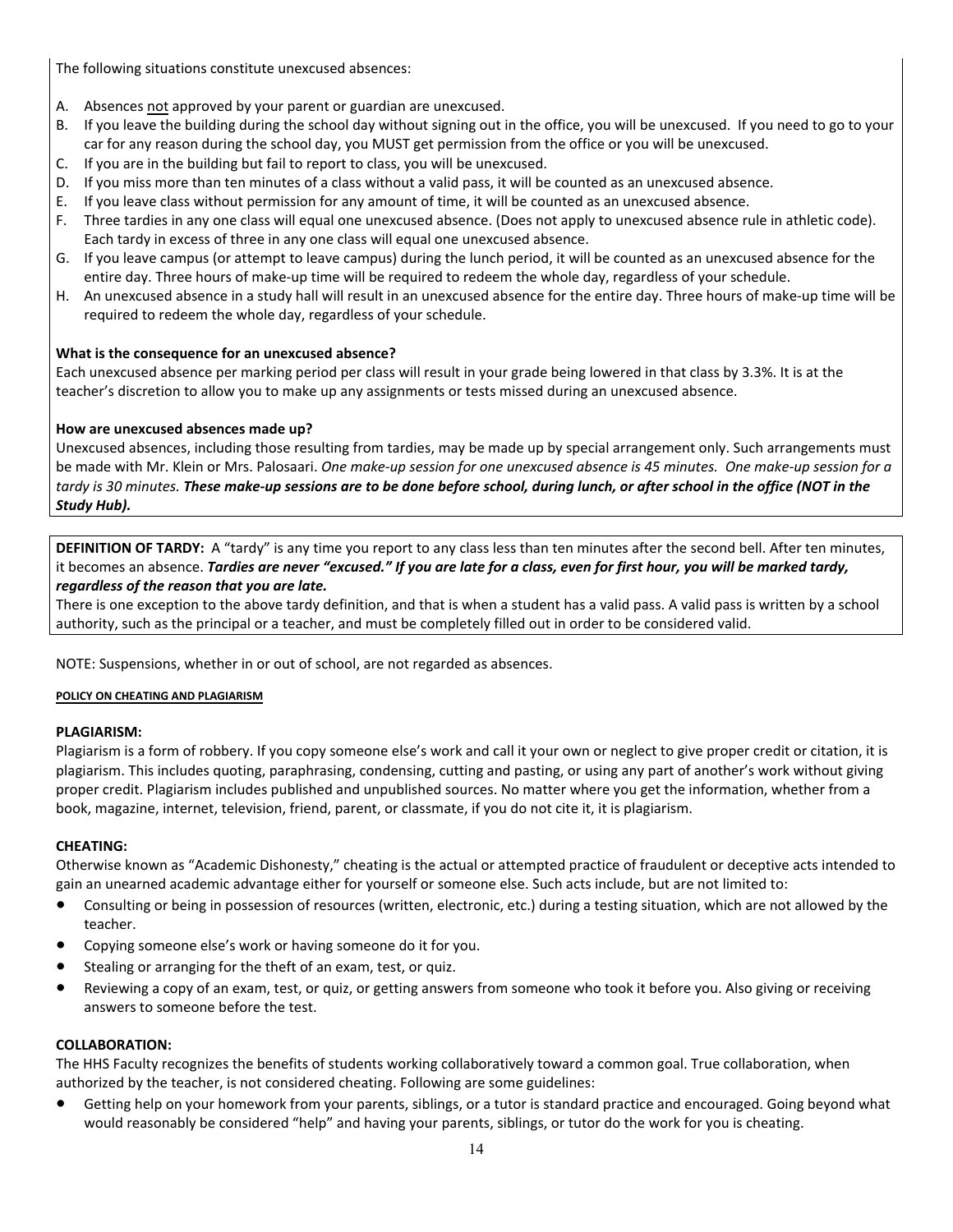- Getting together with friends and doing your homework together is also standard practice and encouraged. However, when others do the bulk of the work and you simply use their work and their thinking to complete your assignment, you have cheated.
- When you are assigned to a cooperative learning group by the teacher, you must make sure you understand what the teacher's guidelines are for working within the group. Do not just assume that because you are in a group, you can sit back and have the other members do all the work.

#### **CONSEQUENCES FOR CHEATING/PLAGIARISM:**

The following progression of consequences will be applied for each incident of cheating or plagiarism within a school year and is not intended to be cumulative from year to year.

- 1st Offense:
	- o Student will receive a grade of "zero" on the work. Parents will be asked to attend a conference (either in person or on the phone) with the teacher/principal/student affairs coordinator.
- 2<sup>nd</sup> Offense:
	- o Student will receive a grade of zero on the work and up to three days in-school or out-of-school suspension. The marking period grade will be 70% of the final percentage earned. For example, if a student earns 80% for the marking period, his/her percentage would be (.7 \* 80%) 56%. Parents must participate in a conference with the teacher and an administrator before the student will be permitted back in class.
- 3rd Offense:
	- $\circ$  Student will receive a failing grade for the semester in the class in which the cheating occurred. Further consequences may be imposed.

STUDENT RIGHTS: Nothing in this policy statement is intended to deny students who come within its scope full access to due process, including the right to be informed of the charges against him or her, to be informed of the nature of the evidence supporting such charges, to have a meeting at which time statements and evidence in his or her own behalf may be submitted, and to appeal any decision resulting from such meeting through appropriate channels.

#### **DISCIPLINE POLICY**

Though we expect students to follow our positive behavior support system, it may be necessary to outline certain discipline procedures. You are expected to conduct yourself in a dignified, respectful manner in all of your school affairs. The first level of authority regarding behavioral expectations and consequences is at the classroom level. This includes teachers, substitutes, and teacher aides. You are also expected to accept and follow instructions from every adult employed by Houghton High School. This includes custodians, bus drivers, lunchroom workers, and secretaries. Insubordination to this authority sends you to the second level of authority, which is the principal's office.

The Discipline Rubric is a general guide to the action that will be taken. More severe action may be taken where the offense is very serious or the health and welfare of others is endangered. In cases of theft or vandalism, the student will be required to make restitution. Where state or federal laws have been violated, the police may be involved. Offenses that are not listed will be at the discretion of the administrator or student affairs coordinator handling the situation. Any time you are disciplined by being sent out of class you must report to the Principal's Office immediately. Failure to do so will result in an unexcused absence. Most of these undesirable behaviors will disqualify a student from membership in the NHS and eligibility for leadership positions within the school.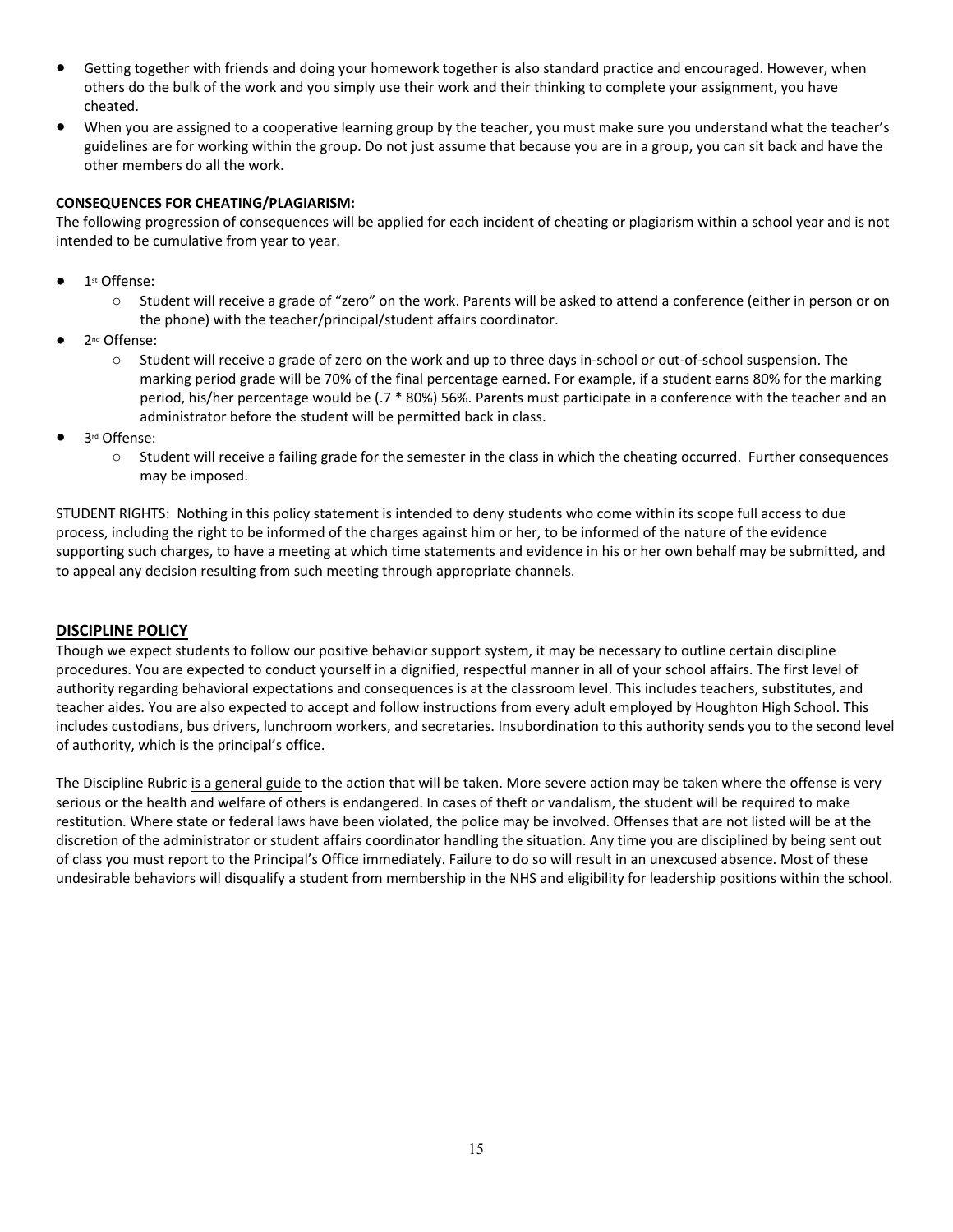#### **DISCIPLINE RUBRIC**

Any or all of the following consequences could be imposed as a result of Mildly Improper, Seriously Improper, or Severely Improper Behavior, depending on the degree of impropriety and the number of times it has occurred.

|         |                                                                                                                                                                                                                                                                                                                                                                                                                                                                                                                                                                 | <b>First Offense</b>                                                                                                                                                                 | <b>Second Offense</b>                                                                                                                                                                                        | <b>Third Offense</b>                                                                                                                                                                                                                                             |
|---------|-----------------------------------------------------------------------------------------------------------------------------------------------------------------------------------------------------------------------------------------------------------------------------------------------------------------------------------------------------------------------------------------------------------------------------------------------------------------------------------------------------------------------------------------------------------------|--------------------------------------------------------------------------------------------------------------------------------------------------------------------------------------|--------------------------------------------------------------------------------------------------------------------------------------------------------------------------------------------------------------|------------------------------------------------------------------------------------------------------------------------------------------------------------------------------------------------------------------------------------------------------------------|
|         | <b>Undesirable Behaviors</b>                                                                                                                                                                                                                                                                                                                                                                                                                                                                                                                                    | Suggested                                                                                                                                                                            | Additional                                                                                                                                                                                                   | Additional                                                                                                                                                                                                                                                       |
|         |                                                                                                                                                                                                                                                                                                                                                                                                                                                                                                                                                                 | Consequences                                                                                                                                                                         | Consequences                                                                                                                                                                                                 | Consequences                                                                                                                                                                                                                                                     |
| Level I | (Mildly Improper)<br>Listed below are examples of<br>Mildly Improper behavior. This<br>list is not intended to be all-<br>inclusive, but it should give you a<br>good idea of the kinds of<br>behaviors it addresses.<br>Bullying, Disrespect, Pass<br>Violation, Dress Code,<br>Insubordination, Cell Phone,<br>Classroom Disruption, Lying,<br>Public Display of Affection,<br>Possession of Electronic Devices,<br><b>School Rule Violation</b>                                                                                                              | ٠<br>Warning<br>$\bullet$<br>Apology<br><b>Lunch Detention</b><br>Attendance<br>Redemption<br>Confiscation $-1$<br>day<br>Pass Restriction                                           | $\bullet$<br>Parent<br>Notification<br>Apology<br>Attendance<br>٠<br>Redemption<br>٠<br>Lunch Detention<br>In/Out of School<br>٠<br>Suspension<br>Confiscation $-1$<br>$\bullet$<br>Week<br>Pass Restriction | Parent<br>٠<br>Notification<br>Apology<br>٠<br>Attendance<br>Redemption<br>Multiple<br>$\bullet$<br><b>Detentions</b><br>In/Out of School<br>$\bullet$<br>Suspension<br>Confiscation $-1$<br>$\bullet$<br>Month<br>Pass Restriction<br>$\bullet$<br>Continued    |
| Level 2 | (Seriously Improper)<br>Listed below are examples of<br>Seriously Improper behavior. This<br>list is not intended to be all-<br>inclusive, but it should give you a<br>good idea of the kinds of<br>behaviors it addresses.<br>Bus Misconduct, Academic<br>Dishonesty, Technology Violation<br>(including pictures or videos of<br>student/staff without consent),<br>Damage to Property,<br>Hitting/Pushing, Harassment<br>(verbal, physical, sexual), Bullying,<br>Profanity, Reckless Driving,<br>Theft < $$10.00$ .                                         | $\bullet$<br>٠<br>Parent<br>$\bullet$<br>Notification<br>$\bullet$<br>Warning<br>Detention<br>In/Out of School<br>Suspension<br>Restitution<br>Technology<br>Restriction -2<br>Weeks | Parent<br>Notification<br>Detention<br>In/Out of School<br>Suspension<br>Computer<br>$\bullet$<br>Restriction - one<br>Month<br>$\bullet$<br>Restitution<br>Conference with<br>Principal                     | ٠<br>Parent<br>Notification<br>٠<br>Responsible for<br>own<br>Transportation<br>$\bullet$<br>Detention(s)<br>$\bullet$<br>Suspension(s)<br>$\bullet$<br>Computer<br>Restriction - 1<br>semester<br>$\bullet$<br>Restitution<br>٠<br>Conference with<br>Principal |
| Level 3 | (Severely Improper)<br>Listed below are examples of<br>Severely Improper behavior. This<br>list is not intended to be all-<br>inclusive, but it should give you a<br>good idea of the kinds of<br>behaviors it addresses.<br>Vandalism, Theft >\$10.00,<br>Tobacco/Alcohol<br>Possession/Consumption (see<br>also tobacco section in<br>handbook), Physical Assault,<br>Student on Adult Assault,<br>Possession or use of Illicit Drugs,<br>Prescription Medication, or Drug<br>Paraphernalia, Bomb Threat,<br>Sexual Assault, Weapons<br>Possession, Extortion | $\bullet$<br>Parent<br>Notification<br>Restitution<br>Detention(s)<br>Police Referral<br>Suspension $(1 -$<br>180 days)<br>Expulsion - State<br>Mandate                              | $\bullet$<br>Parent<br>Notification<br>Restitution<br>Detention(s)<br>Police Referral<br>Suspension $(1 -$<br>180 days)<br>Expulsion - State<br>Mandate                                                      | $\bullet$<br>Parent<br>Notification<br>Restitution<br>Detention(s)<br>$\bullet$<br>Police Referral<br>Suspension $(1 -$<br>180 days)<br>Expulsion - State<br>Mandate                                                                                             |

#### **MICHIGAN LAW PA 328 (WEAPONS)**

No weapons of any sort may be brought to Houghton High School. If you are found in possession of a weapon, or are convicted of arson or rape on our campus, Michigan Law PA 328 of 1994 requires that you be expelled from this and all Michigan schools for at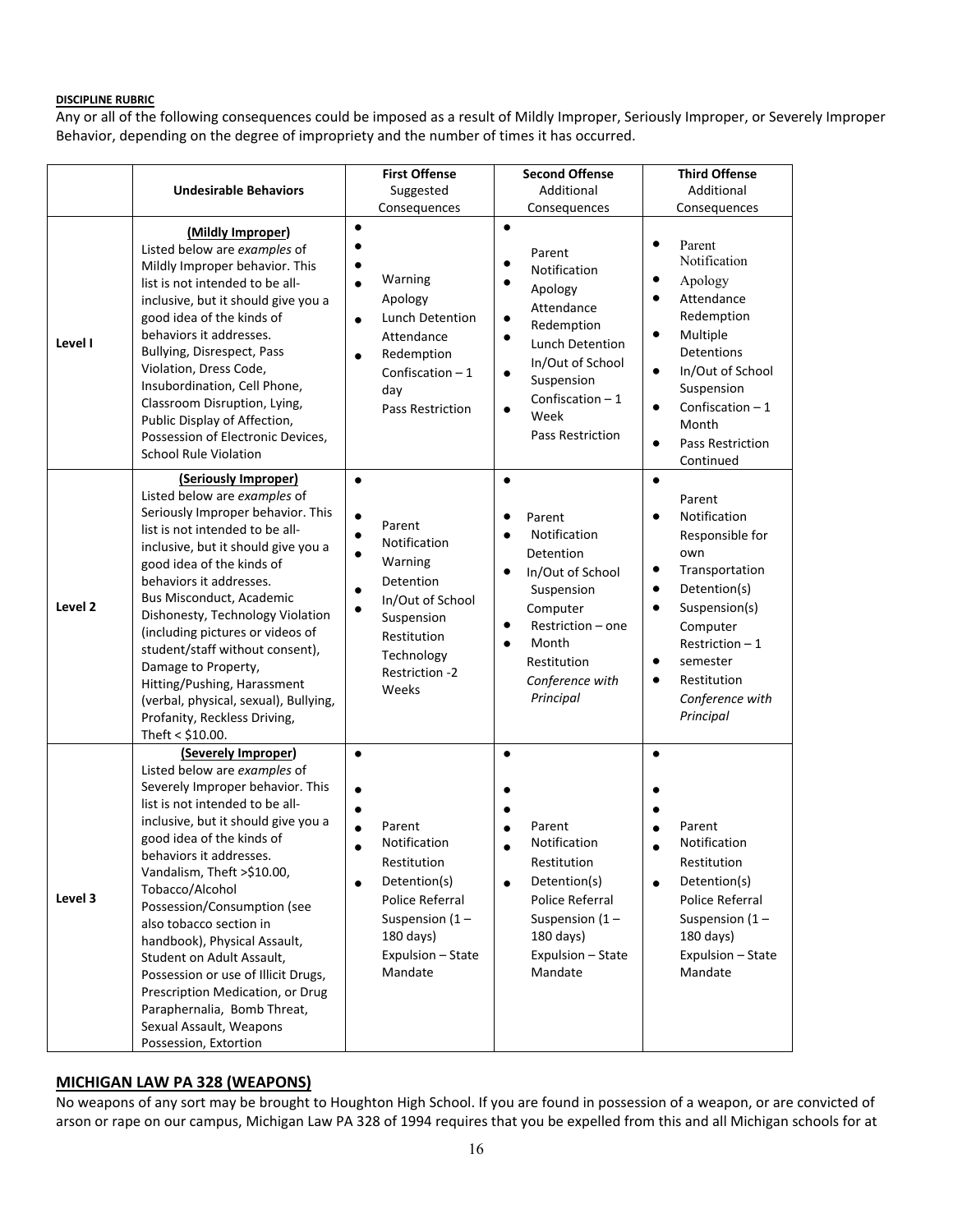least 180 days. Do not even leave your hunting weapons in your vehicle when you drive to school! This law is specific and the penalties are harsh!

#### **MICHIGAN LAW PA 104 (STUDENT ON ADULT ASSAULT)**

Mandatory expulsion is required of students who physically assault an employee or volunteer of a school district. Expulsion of up to 180 days is also required of any student who commits a verbal assault against a person employed by the school board, OR makes a bomb threat or similar threat directed at a school building, other school property, or a school related event.

#### **MICHIGAN LAW PA 102 (STUDENT ON STUDENT ASSAULT)**

The board will expel/suspend a student in grade six or above for up to 180 days if the student commits a physical assault against another student on school property, on a school bus or other school related vehicle, or at a school sponsored activity or event.

**DEFINITION OF PHYSICAL ASSAULT:** Intentionally causing or attempting to cause physical harm to another through force or violence. **DEFINITION OF VERBAL ASSAULT:** Any willful verbal threat which is intended to place another in fear of immediate physical contact which will be painful and injurious, coupled with the apparent ability to execute the act.

#### **TOBACCO**

The Board prohibits the use or possession of tobacco products by students in District buildings, on District property (owned or leased), on District buses, and at any District-related event. A tobacco product means a preparation of tobacco to be inhaled, chewed, or placed in a person's mouth. The use of a tobacco product means any of the following:

- The carrying by a person of a lighted cigar, cigarette, pipe, or other lighted smoking device
- The inhaling or chewing of a tobacco product
- The placing of a tobacco product within a person's mouth
- And/or the smoking of electronic, "vapor," or other substitute forms of cigarettes, clove cigarettes or other lighted smoking devices for burning tobacco or any other substance.

Please note that possession of tobacco is a violation of this rule. Any student who is with another student when smoking occurs may also be suspended.

#### **SUBSTANCE ABUSE POLICY**

The Middle/High School building and school grounds have been designated a drug-free area. Controlled substances may not be consumed, bought, sold, exchanged, or brought onto school property. The use of these mood-altering substances is dangerous to physical, mental, and emotional well-being. Students in violation of the school policies dealing with alcohol and drug use or paraphernalia face suspension from school and loss of extracurricular activity privileges.

#### **Enforcement Procedure**

- Penalty for the possession or use of any substance including alcohol, drugs, tobacco, electronic/vapor/other substitute forms of cigarettes, or medication for illicit purposes:
	- **First Offense** Parent contact and a minimum suspension of (3) days. Depending on the situation, law enforcement may be contacted.
	- **Second Offense** Parent contact and a minimum suspension of five (5) days. Issue a letter of suspension for (5) days, and counseling referral to parents. A mandatory parent conference must take place in order for student to return to school. Depending on the situation, law enforcement may be contacted.
	- **Third Offense** Parent contact and minimum suspension of (10) days. Issue a letter of suspension for (10) days, and counseling referral to parents. A mandatory parent conference must take place in order for student to return to school. The superintendent will also be notified. If a special education student is involved, contact will be made with the appropriate teacher/consultant. Depending on the situation, law enforcement may be contacted.
- **Penalty for the sale or distribution of any substance including alcohol, drugs, or medication for illicit purposes: Immediate petition for expulsion to the Board of Education.**
	- **Procedure:**
		- Students that sell illegal substances will have formal charges brought against them. Parents will be notified and the student will be suspended or expelled. A conference with the student, parents, and principal will review charges, evidence, rationale, and other pertinent data. The conference will clarify the duration of the expulsion and/or alternatives. If a special education student is involved, contact Special Education Director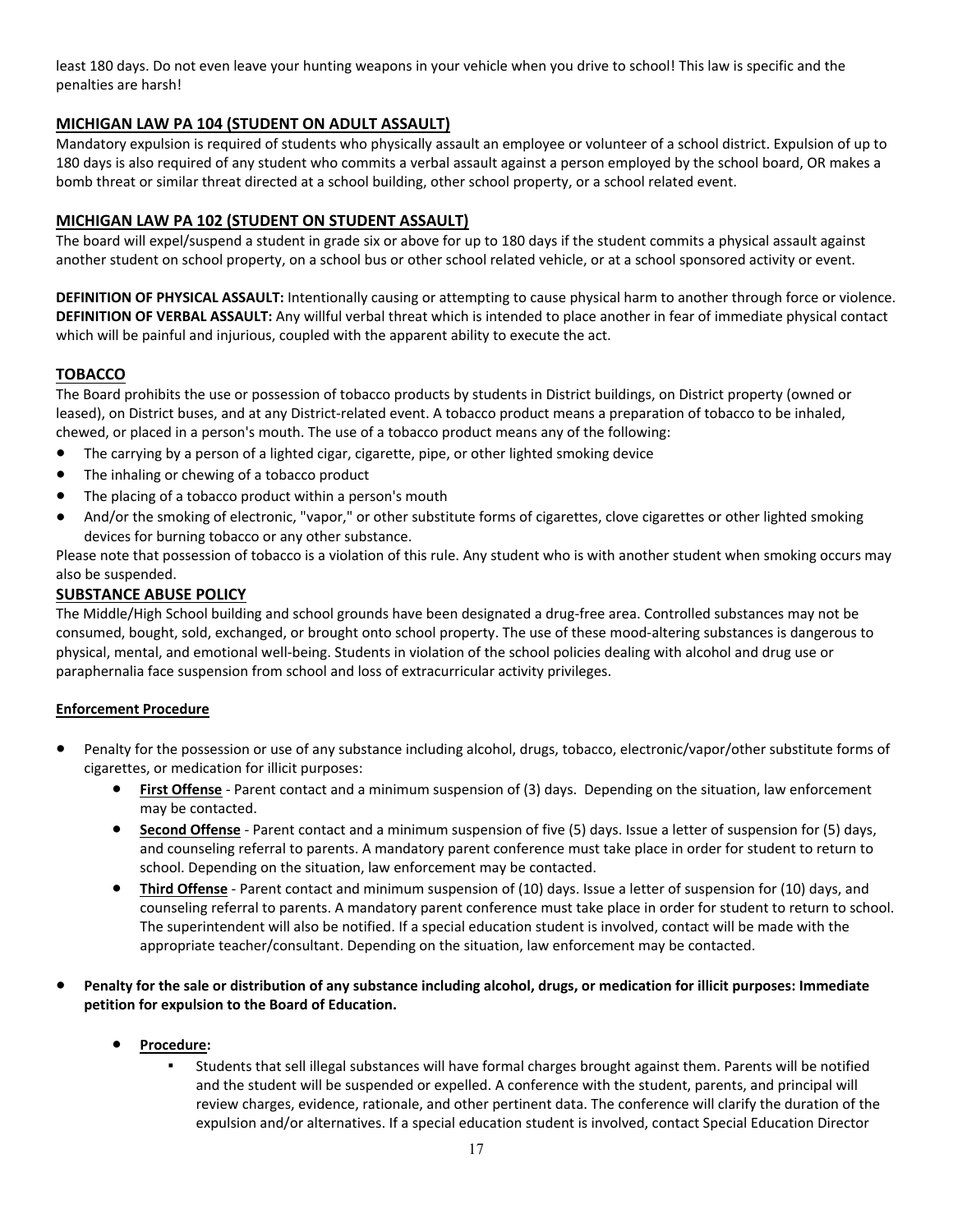and schedule individual educational planning conference. The superintendent will present a letter extending suspension, if necessary, and schedule of expulsion hearing.

- **The superintendent will schedule an expulsion hearing and inform the parents.**
- The principal will prepare and forward to the superintendent appropriate written expulsion materials including report of incident(s), review of student's discipline, academic performance, attendance, and intervention steps that have been taken by the district.
- If an expulsion occurs, the principal will notify the staff to facilitate an orderly withdrawal.
- The principal will place appropriate communication in the student's permanent file.
- The superintendent will notify the student and parents of the expulsion.

#### **IN-SCHOOL RESTRICTION**

**Purpose:** The main purpose of the in-school restriction room is to improve undesirable behavior. It also serves to separate students who have acted inappropriately from the general student population, yet keep them in school, doing their homework.

**Structure:** In-School Restriction runs the entire length of a regular school day. This is a positive alternative to out-of-school suspension. However, if behavior or attitude prove to be inappropriate, this privilege may be immediately eliminated for a particular student and may no longer be an option in the future. Students are to report to the Principal's office before the first hour bell rings. They are to have all of their books and materials from all of their classes with them when they arrive. If a student refuses to work, appropriate disciplinary action will be taken (see #4 below). In-school restriction helps a student who is being disciplined to remain caught up on his/her schoolwork.

#### **Expectations:**

- All school guidelines are in effect during the restriction.
- Students may not sign out of school during their restriction for any reason.
- If a student is removed from in-school for behavior problems, he/she will be sent home for the remainder of the day as soon as the parent can be reached.
- The in-school restriction supervisor may post any other rules in accordance with the school policy. These rules will be enforced as in any classroom.
- Parents will be notified by phone and/or in writing when a student is to be restricted or suspended from school.

#### **SEARCH & SEIZURE**

Students should not expect privacy regarding items placed in school property because school property is subject to search at any time by school officials. School authorities, for any reason, may conduct periodic general inspections of lockers and desks at any time without notice, without student consent and without a search warrant.

A student's failure to permit search and seizures as provided in this policy will be considered grounds for disciplinary action. A student's person and/or personal effects (e.g., purse, book bag, athletic bag) and a student's vehicle may be searched whenever a school official has reasonable suspicion to believe that the student is in possession of illegal or unauthorized materials. If a properly conducted search yields illegal or contraband materials, such findings shall be turned over to legal authorities.

#### **SECURITY CAMERAS**

Security cameras have been installed to protect students, staff, visitors and school property. If a discipline problem is captured on the system, the recording may be used as the basis for imposing student discipline. If criminal conduct is recorded, a copy of the video may be provided to law enforcement personnel.

#### **CLOSED CAMPUS**

Houghton High School is a closed campus facility. This means that you must stay in the building from the time you arrive until you are dismissed. During lunch periods, you may use designated outdoor areas.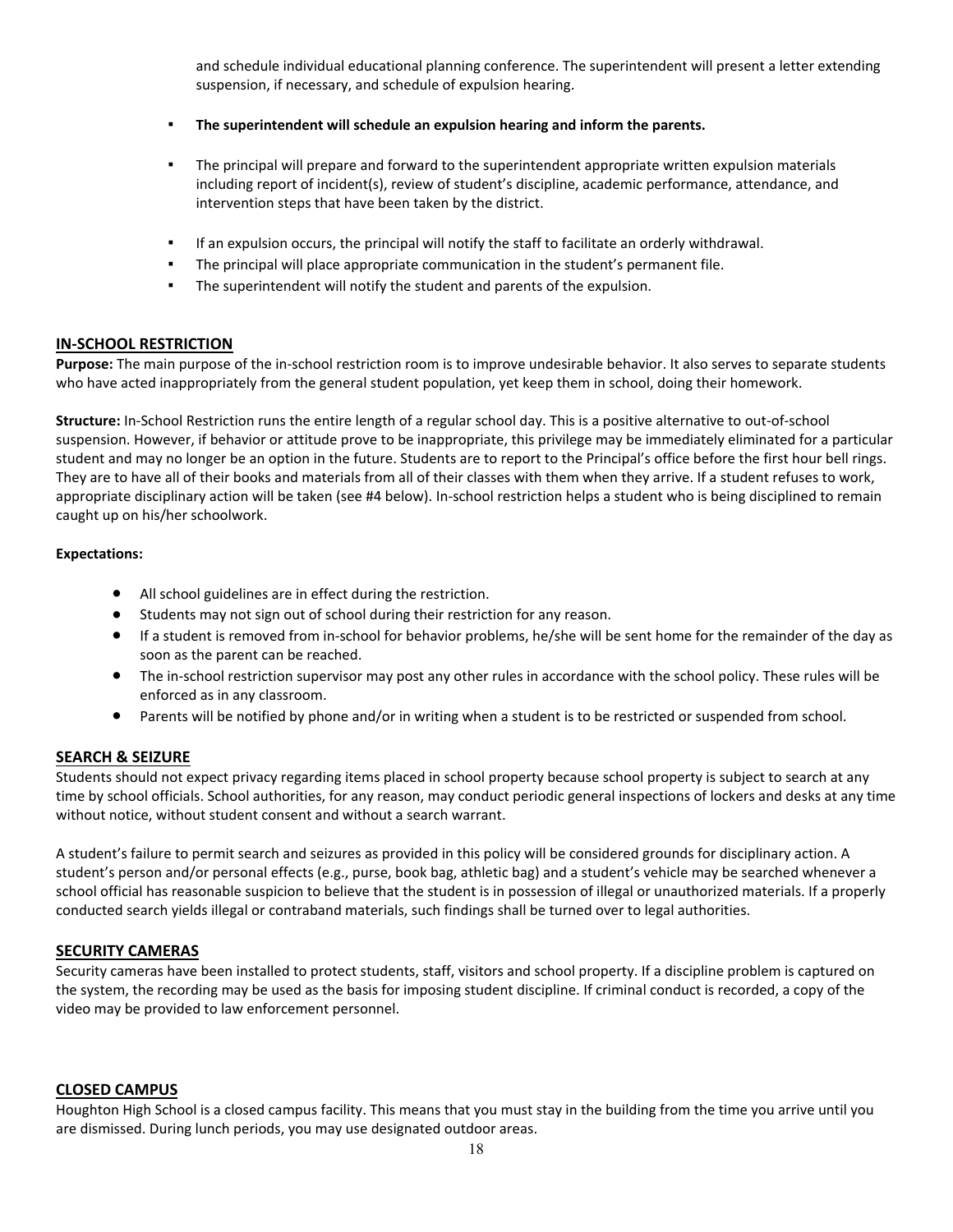Students who attend classes during the school day at other facilities must sign out in the office before exiting the building.

● **Please Note:** Students who need to leave school because of illness are required to call their parents prior to their departure. A member of the principal's office staff must speak to the parent. Permission to leave campus during the school day, including the lunch period, will be granted only for medical or dental appointments, family emergencies, personal illness, and legal obligations. Even with said permission, you **MUST** sign out in the principal's office before leaving the building. Failure to do so will result in an unexcused absence. Students leaving the building without permission will be considered absent, unexcused.

#### **BOOK BAGS AND BACKPACKS**

Backpacks are not permitted in the classrooms or the lunch room/commons area without special arrangement. We ask that you use your locker to store books and other personal items.

#### **DRESS AND GROOMING**

A High School education is about more than learning academic content. At Houghton High School, we pride ourselves on nurturing civic-minded, globally competent, compassionate, and creative problem solvers who can navigate real challenges in the real world.

Part of navigating the real world is understanding the importance of context. Choosing the right attire for different contexts is an important life skill. Houghton High School's Dress for Success Norms encourage students to keep their focus on learning, maintaining age-appropriate expectations, and provide an environment that allows students to feel comfortable and express individuality appropriately. We strive to enforce these rules respectfully and without judgement. With these interests in mind, Houghton High School has derived its Dress for Success Norms.

#### **Dress for Success – What to Wear:**

All students must follow these Dress for Success Norms at school, and all school-sponsored events. This includes, but is not limited to, school activities, dances, field trips, and school sponsored after school programs.

- 1. All students must be covered completely from mid-thigh to top of chest in non-see-through materials (extend up to or beyond fingertips when arms are at rest).
- 2. The front and back of a shirt (or top of any kind) must be connected over the shoulders or upper arms.
- 3. Clothing must cover all undergarments.
- 4. Winter jackets are prohibited from being worn in class.
- 5. Hats, hoods, and head covering (except those worn for religious purposes) are not allowed.
- 6. Clothing must be free of obscene or inappropriate words and/or logos.
- 7. Clothing must be free of any "hate" messages or symbols.
- 8. Clothing must not create a distraction to the learning environment.

#### **Outside the Norms:**

When a student's outfit does not meet the Dress for Success Norms, he or she will be asked politely to address the issue immediately. This can be done in whatever way the student feels works best for him/her. Options include:

- Adjusting the fit of the clothing (if possible to do so and still meet the guidelines).
- Putting on something else that is already at school.
- Calling home and requesting a change of clothes.

Houghton High School Staff will address non-compliance with the Dress for Success Norms in a respectful and professional manner; our intent is not to shame individual students for their wardrobe choices. We would expect that no student should need to be asked more than once, in one year, to adjust their attire to meet the norms. Having to ask more than once becomes an issue of disrespect rather than an issue about dress.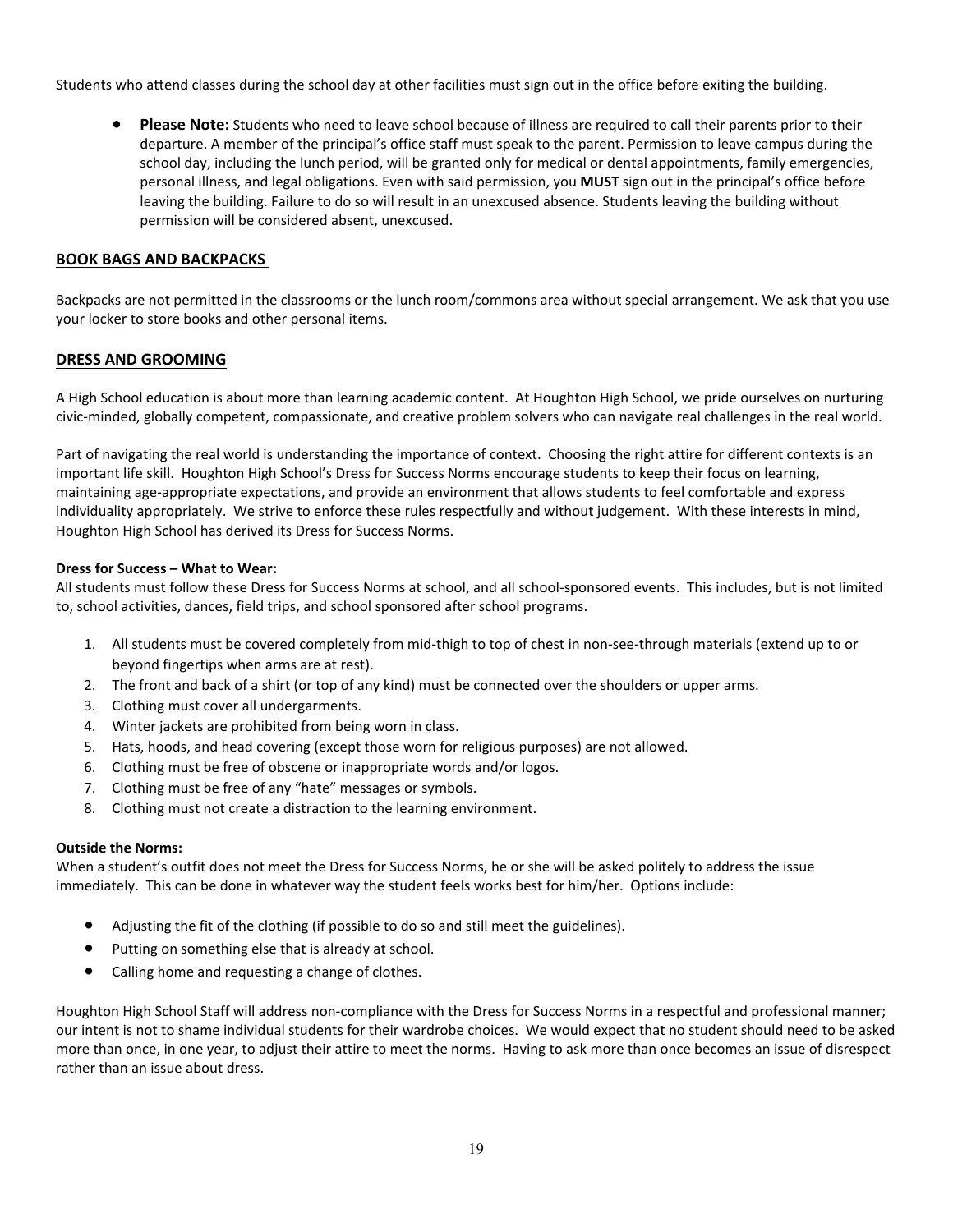#### **SEXUAL HARASSMENT AND INTIMIDATION / SEXUAL ASSAULT**

The above mentioned sexual offenses have no place in the school setting and will not be tolerated. Sexual harassment/sexual assault consists of unwelcome sexual conduct, either verbal or physical, which unreasonably interferes with a student's educational right, privilege, advantage or opportunity or which creates an intimidating, hostile or offensive educational environment. The Board of Education's policy prohibiting sexual harassment/assault and related grievance procedures may be obtained from the superintendent's office. Reports of sexual harassment/assault should be made to the building principal or to the School Counselor who has been designated as the school's sexual harassment grievance officer.

#### **CELL PHONE/ELECTRONIC DEVICE POLICY**

- Cell phones/electronic devices may be used prior to 8:00 a.m., during passing time between classes, at lunch, and after 3:30 dismissal.
- Cell phones/electronic devices must be turned off and stowed during class time unless directed otherwise by a school employee.
- Cell phones/electronic devices CANNOT be used in any bathroom or locker room.
- **Taking pictures or videos of a student or staff without their consent or knowledge is a violation of privacy and will be treated as a seriously improper "Level 2" behavior on the Discipline Rubric.**
- Cell phones/electronic devices may be used in designated areas only during lunch.
	- The designated areas are as follows:
		- Lunch Room
		- Commons Area
		- Area in front of the auditorium
	- Use of cell phones/electronic devices outside the designated areas during lunch will result in consequences under **the cell phone/electronic device policy.**
- Cell phones/ electronic devices must be temporarily forfeited by the student during make-up time, in-school suspension, or detention. If a teacher, administrator, or other school employee witnesses a student using a cell phone/ electronic device during make-up time, in-school suspension, or detention, the time served will not apply.

#### **CELL PHONE/ELECTRONIC DEVICE POLICY CONCEQUENCES:**

- If a teacher, administrator, or other school employee witnesses a student using a cell phone/ electronic device during non-designated times or in non-designated areas school, the phone/device will be confiscated, stored securely in the High School Office, and the following consequences will be put into place:
	- **First Offense**: The phone/electronic device will be returned to the student at the end of the school day.
	- **Second Offense**: The phone/electronic device will only be returned to a parent/guardian.
	- **Third Offense and Beyond**: The phone/electronic device will only be returned to a parent/guardian. Further consequences may include up to suspension.

If a student refuses to relinquish his/her cell phone/ electronic device upon request of a teacher, administrator, or other school employee, it will be considered insubordination, and the student will be suspended for a minimum of one full day.

● A student who repeatedly violates the cell phone/ electronic device policy will be issued a suspension.

● If a teacher, administrator, or other school employee witnesses a student using a cell phone/ electronic device during a quiz or test, the student will receive a zero on that quiz or test and the phone/device will be confiscated and returned to the students' parent/guardian only. **It is important that you share this rule with your parents because it will be enforced even if it is a family member texting or calling you during a test or quiz!!**

● Students using cell phones/ electronic devices to harass or intimidate, or engage in "sexting" will be referred to law enforcement.

#### **STUDENT VALUABLES**

Students are encouraged not to bring items of value to school. Items such as jewelry, expensive clothing, electronic equipment, and the like, are tempting targets for theft and extortion. The School cannot be responsible for their safe-keeping and will not be liable for loss or damage to personal valuables.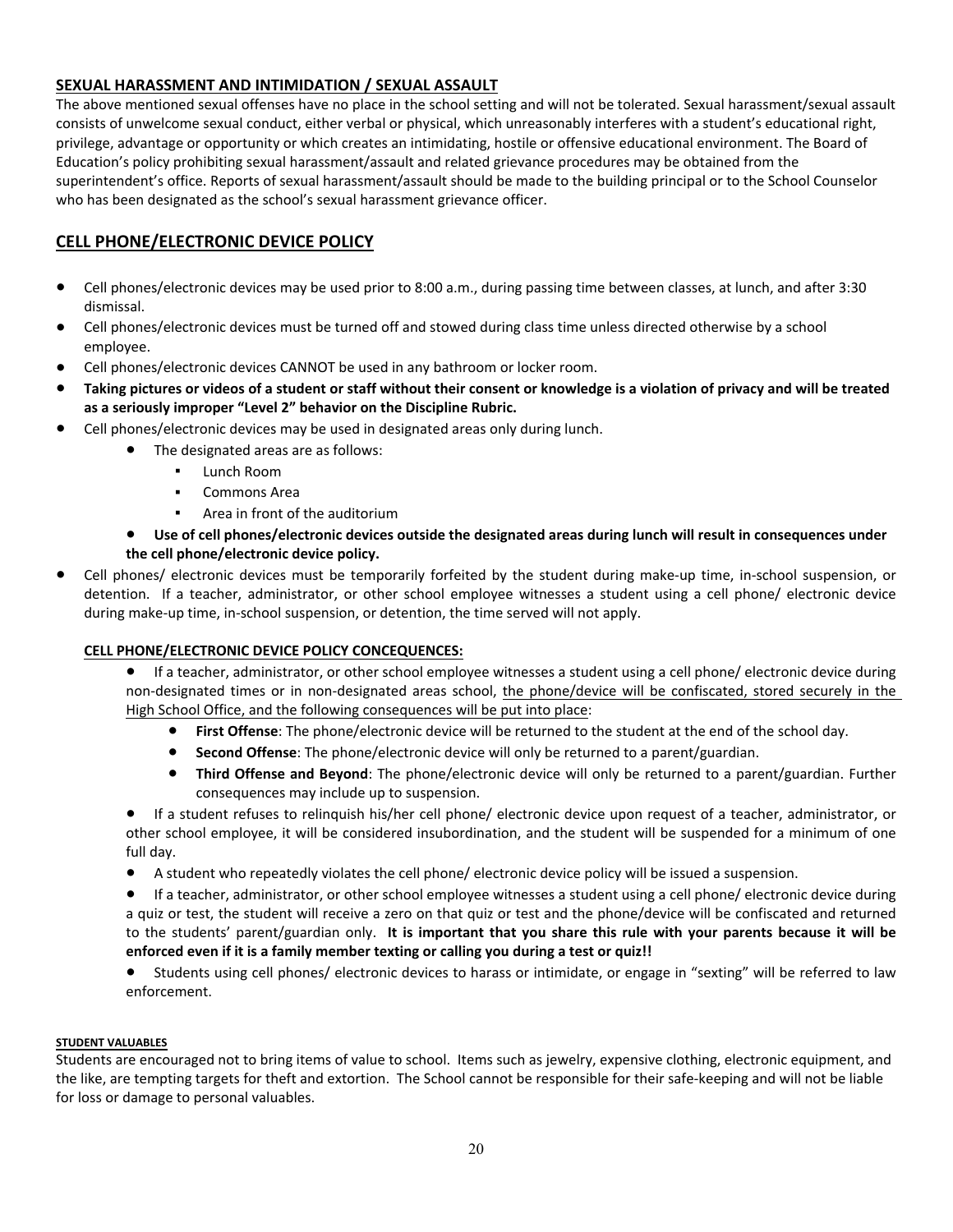#### **APPEAL PROCEDURES**

Under present school law, the principal is delegated the authority to temporarily separate or suspend a student from school. In such actions, the following procedure will be followed:

A student shall be fully informed of the charges brought against him/her, the rationale for the action, and the conditions of the termination.

Parents shall be immediately notified by phone or personal contact when a student is to be suspended from school. Written notation of such contact shall be made in each instance.

Verbal notification shall be followed by written communication to the parent(s) or guardian stating the charges, reasons and conditions of the suspension. The superintendent shall be notified of any suspension. Appeal procedures shall include:

- 1. The principal's decision, in cases of short-term suspension (less than 10 days), shall be final. Parents may request a conference with the principal. Such requests shall be made within the period of suspension. The principal shall affirm or modify the terms of his/her action within two school days from the date of the conference.
- 2. In reference to long-term suspensions (10 days or more), the parents may appeal such decisions to the superintendent of schools within 5 school days from the principal's decision. The superintendent shall affirm or modify the decision of the principal within 2 school days from hearing the appeal.
- 3. The Superintendent's decision may be appealed to the Board of Education within 5 school days of such decision.
- 4. The Board of Education shall schedule a hearing within 10 school days and shall notify the parents.
- 5. The Board of Education shall render a written opinion of its determination within 2 school days from the date of the hearing. Such written opinion shall be forwarded to all parties concerned.

#### **COUNSELING CENTER**

Counseling services at Houghton High School are offered on a voluntary basis and are developed around three areas: Educational, Personal, and Career/Technical.

Personal counseling is a face-to-face meeting between a student and a counselor where the problem of the student is presented and a solution is sought. The relationship between the counselor and student is one of strict confidence, and it is often this confidence that allows problem areas to come to the surface.

Information services concerning colleges, universities and trade schools are available to students through the Counseling Center.

The counselor will make every effort to find career and educational information desired by the students. Individual interviews combined with interest inventories are available to the students to aid them in making intelligent career choices.

#### **TESTING SERVICE**

Typical test schedule: (R) Required (V) Voluntary

#### **GRADE**

| 9 (R)             | PSAT 8/9                                                                           |
|-------------------|------------------------------------------------------------------------------------|
| 10(R)             | PSAT 10                                                                            |
| 11 (V)            | PSAT/NMSQT (Reading, Written Language, Math)                                       |
| 11 <sub>(V)</sub> | Armed Services Vocational Aptitude Battery (ASVAB)                                 |
| 11(R)             | Michigan Merit Exam <sup>*</sup> (Reading, Writing, Math, Science, Social Studies) |

\*The Michigan Merit Exam (MME) will be given to all juniors.

- SAT (Reading, Written Language, Math)
- Michigan Components (M-STEP English/Language Arts, Math, Science, Social Studies)
- **ACT Work Keys**

#### **DRIVING TO SCHOOL**

If you plan to drive to school, you must register your vehicle in the principal's office. You will not be allowed to park non-registered vehicles in the school parking lot. The front parking lot near the flag pole and Middle School entrance is entirely reserved for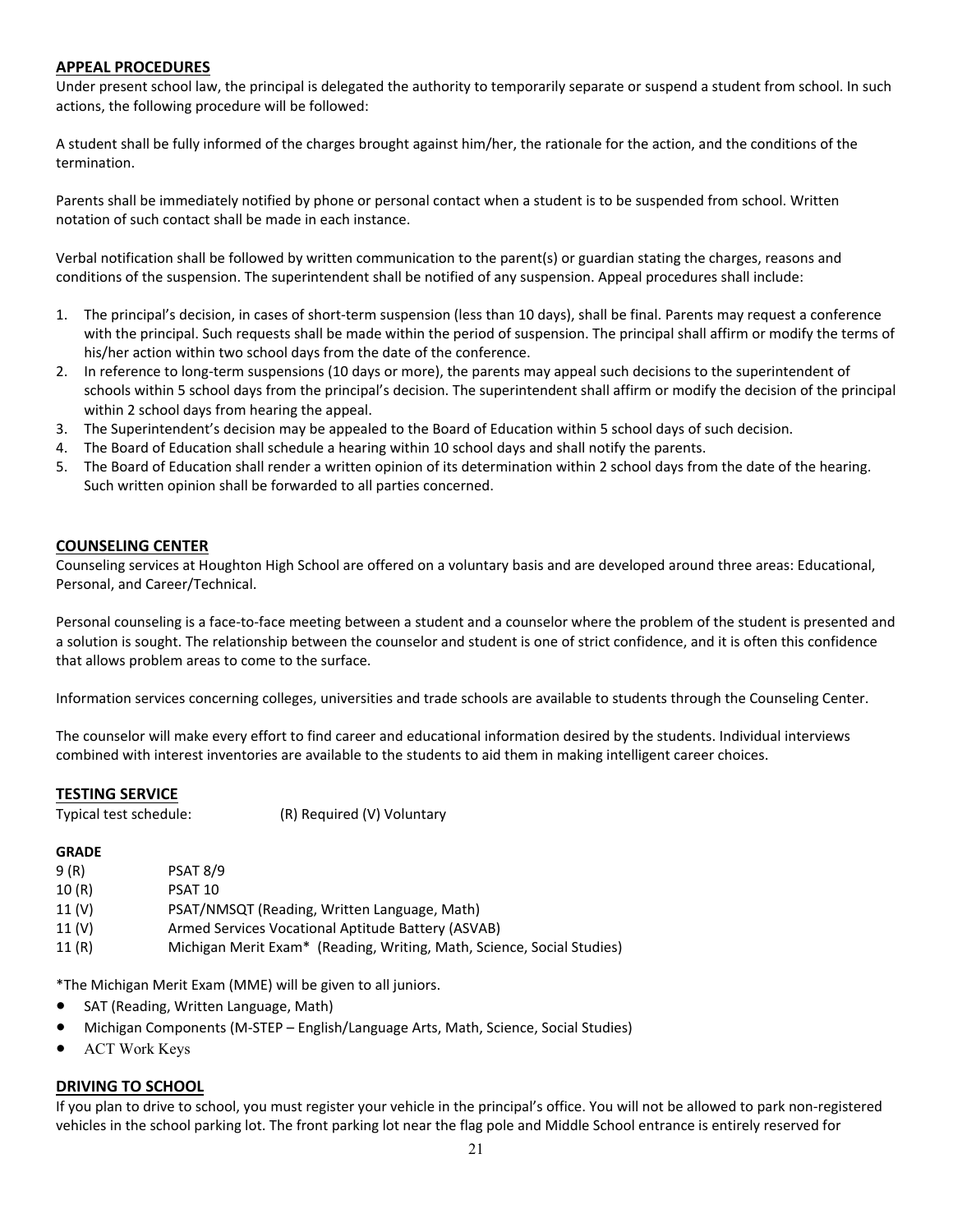employees and guests. In the lot behind the school, the first row of spaces along the side-walk are reserved for school employees. Students may park in all other spots. If you park your vehicle in an employee parking space, you will be asked to move it to a student parking space. When your car is parked in our lot, it is considered to be under the jurisdiction of Houghton High School and, like your locker, will be subject to search by administrators, given probable cause. It is understood that by driving your car to school and parking it in our lot that you are accepting this jurisdiction. You will not be granted access to your car or the parking lot during the school day. Violations of these regulations may result in the loss of your driving privileges. Snowmobiles are not permitted on school grounds.

#### **USE OF TELEPHONE**

In case of emergency, students will be permitted to use the telephone in the high school office. You must obtain permission from the office staff before using the telephone. Use of the phone in the principal's office will be limited to those students wanting to sign out of the building for medical appointments, illness, etc.

#### **RECEIVING MESSAGES AND GIFTS**

With the exception of parents/guardians or permission from the principal, no packages, gifts, or goods of any kind will be accepted for delivery to any student. This includes food delivery for lunch-time. Such items, if delivered to the school, will be retained in the school office, and may be picked up after school. The school will assume no liability for any such items lost or misplaced. Telephone messages from parents/guardians will be delivered to students when possible. No other messages will be taken by our school secretaries.

#### **LOCKERS**

Each student has been assigned a locker. Students may not exchange lockers. Students are responsible for the condition of the locker to which they have been assigned. Lockers will be inspected on a regular basis and appropriate fines assessed if they have been damaged or rigged.

Please use magnetic holders to keep locker decorations in place. The outsides of the lockers are not to be decorated or written upon. Any type of adhesives, including tape or stickers are not permitted on the inside or outside of the lockers.

#### *School authorities, for any reason, may conduct periodic general inspections of lockers and desks at any time without notice, without student consent and without a search warrant.*

#### **POSTING OF ITEMS IN HALLWAYS, LOCKERS, ON WALLS (OR ELSEWHERE):**

#### *No materials are to be posted to the exterior locker.*

If you wish to post appropriate material in our hallway or on bulletin boards the item(s) must be approved by the principal.

#### **ACCIDENTS**

Every accident in the school building, on the school grounds, at practice sessions, or at any athletic event sponsored by the school must be reported immediately to the person in charge and to the school office.

#### **EMERGENCY DRILLS**

Emergency drills are required by law and are an important safety precaution. It is essential that, when the first signal is given, everybody obeys orders promptly and clears the building by the prescribed route as quickly as possible. The teacher in each classroom will give the students instructions. Please remain out of the building until directed to return.

#### **BIRTH CERTIFICATES**

Public Act of 1984, State of Michigan, requires that a district have a certified copy of the birth certificate on file for all new students. If a certified copy of the birth certificate is not available, the district may accept other reliable proof of the child's identity and age, together with an affidavit explaining the inability to produce a copy of the birth certificate. Please contact the principal's office for further information.

#### **REPRODUCTIVE HEALTH EDUCATION**

According to Michigan law, school districts are required to teach about dangerous communicable diseases, including, but not limited to, HIV/AIDS, at least once a year at every building level. The Board may engage qualified instructors and provide facilities and equipment for instruction in sex education, including family planning, human sexuality, and the emotional, physical, hygienic, economic, and social aspects of family life. Instruction may also include the subjects of reproductive health and the recognition, prevention, and treatment of sexually transmitted disease. The instruction shall include the teaching of abstinence from sex as a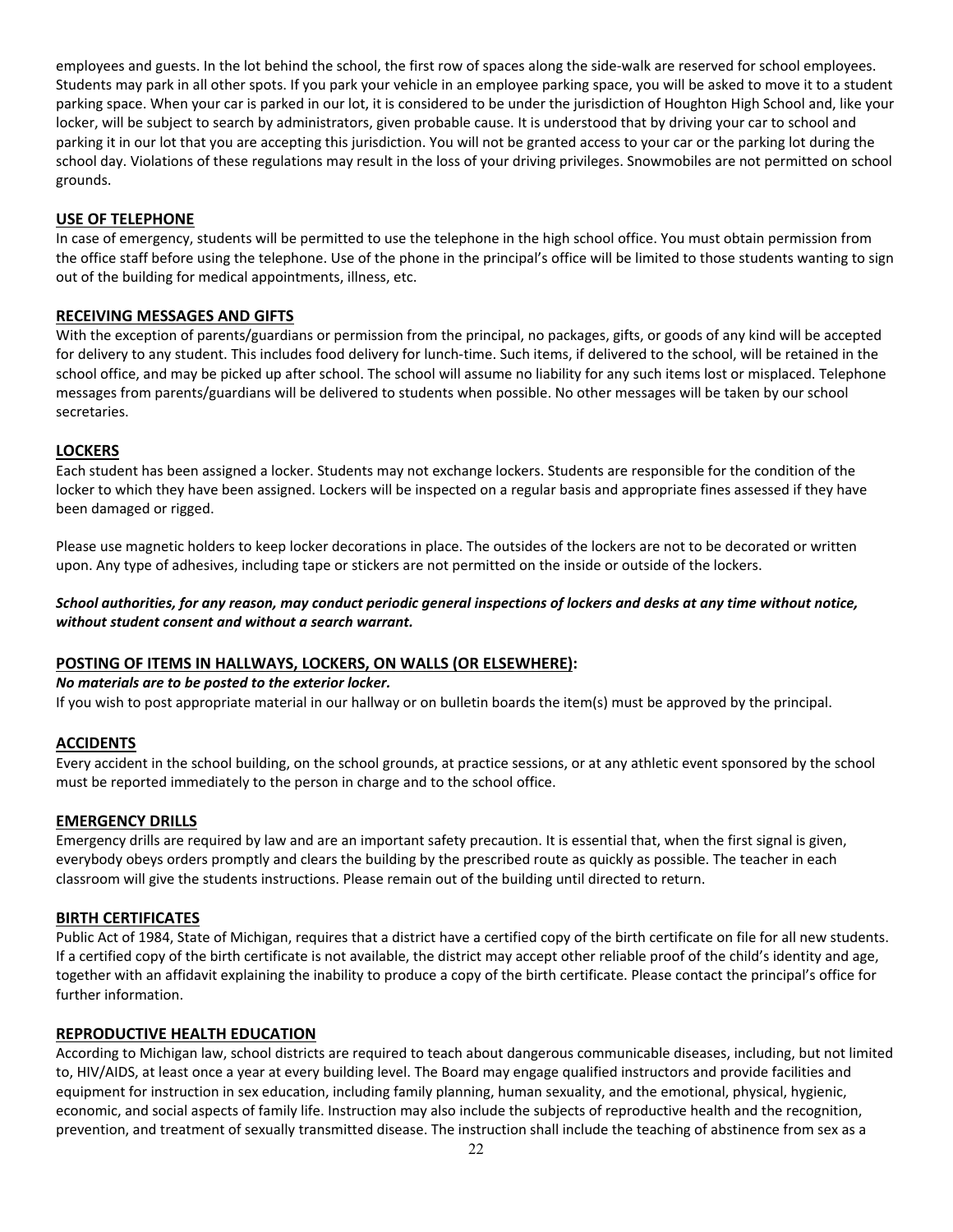responsible method of preventing unwanted pregnancy and sexually transmitted disease and as a positive lifestyle for unmarried young people.

A student shall not be enrolled in a class in which the subjects of family planning or reproductive health are discussed unless the student's parent/guardian is notified in advance of the course and the content of the course, is given a prior opportunity to review the materials to be used in the course, and is notified in advance of his/her right to have the student excused from class. The state board shall determine the form and content of the notice required. Upon the written request of a student or the student's parent/guardian, a student shall be excused, without penalty or loss of academic credit, from attending the class.

#### **IMMUNIZATIONS**

All students must be properly immunized at the time of registration or not later than the first day of school pursuant to Michigan Health Department regulations. A required vaccine may be waived or delayed in the following circumstances:

Michigan parents and caregivers who wish to sign a non-medical waiver exempting their children from immunizations will be **required** to obtain a waiver from their local county health department.

#### **STUDENT RECORDS AND THE PRIVACY ACT (FERPA)**

School student records are confidential and information from them will not be released other than as provided by law. The "Family Education Rights and Privacy Act" ("FERPA" gives parents and eligible students (age 18 and older) the following rights with respect to their student records.

- 1. RIGHT TO INSPECT: You have the right to inspect and review substantially all of your education records maintained by or at the school district. This right extends to the parent of a student under 18 years of age and to any student age 18 or older.
- 2. RIGHT TO REQUEST AMENDMENT: You have the right to seek to have corrected any parts of an education record which you believe to be inaccurate, misleading, or otherwise in violation of your rights. This right includes the right to a hearing to present evidence that the record should be changed if a designated school official decides not to alter the education records according to your request. If no change is made to the education record after the hearing, you have a right to place a written rebuttal in the record.
- 3. RIGHT TO PREVENT DISCLOSURES: You have the right to prevent disclosure of education records to third parties with certain limited exceptions. It is the intent of the Board of Education to limit the disclosure of information contained in your education records to those instances when prior written consent has been given to the disclosure, as an item of directory information of which you have not refused to permit disclosure, or under the provision of FERPA which allow disclosure without prior written consent.
- 4. RIGHT TO COMPLAIN: You have the right to file a complaint with the U.S. Department of Education concerning the alleged failure of the school district to comply with FERPA. Your complaint should be directed to:

Family Policy and Compliance Office U.S. Department of Education 600 Independence Ave, SW Washington, DC 20202-4605

- 5. RIGHT TO OBTAIN POLICY: You have the right to obtain a copy of the policy adopted by the Board of Education in compliance with FERPA. A copy may be obtained from the superintendent's office.
- 6. RIGHT TO OBJECT TO RELEASE OF DIRECTORY INFORMATION: Generally, school officials must have written permission from the parent of a student or an eligible student before releasing any information from a student's record. However, FERPA allows school districts to disclose, without consent, "directory" type information. The Board of Education has designated the following personally identifiable information contained in a student's education record as "directory information."
	- Name, address, telephone number
	- Date and place of birth
	- Participation in school activities
	- Honors and awards
	- Height and weight of athletes
	- Information generally found in the yearbook

Unless you advise the school district that you do not want any or all of this information released, school officials may release personally identifiable information which it has designated as directory information. Upon such objection, this information will not be released without prior consent of the parent or eligible student.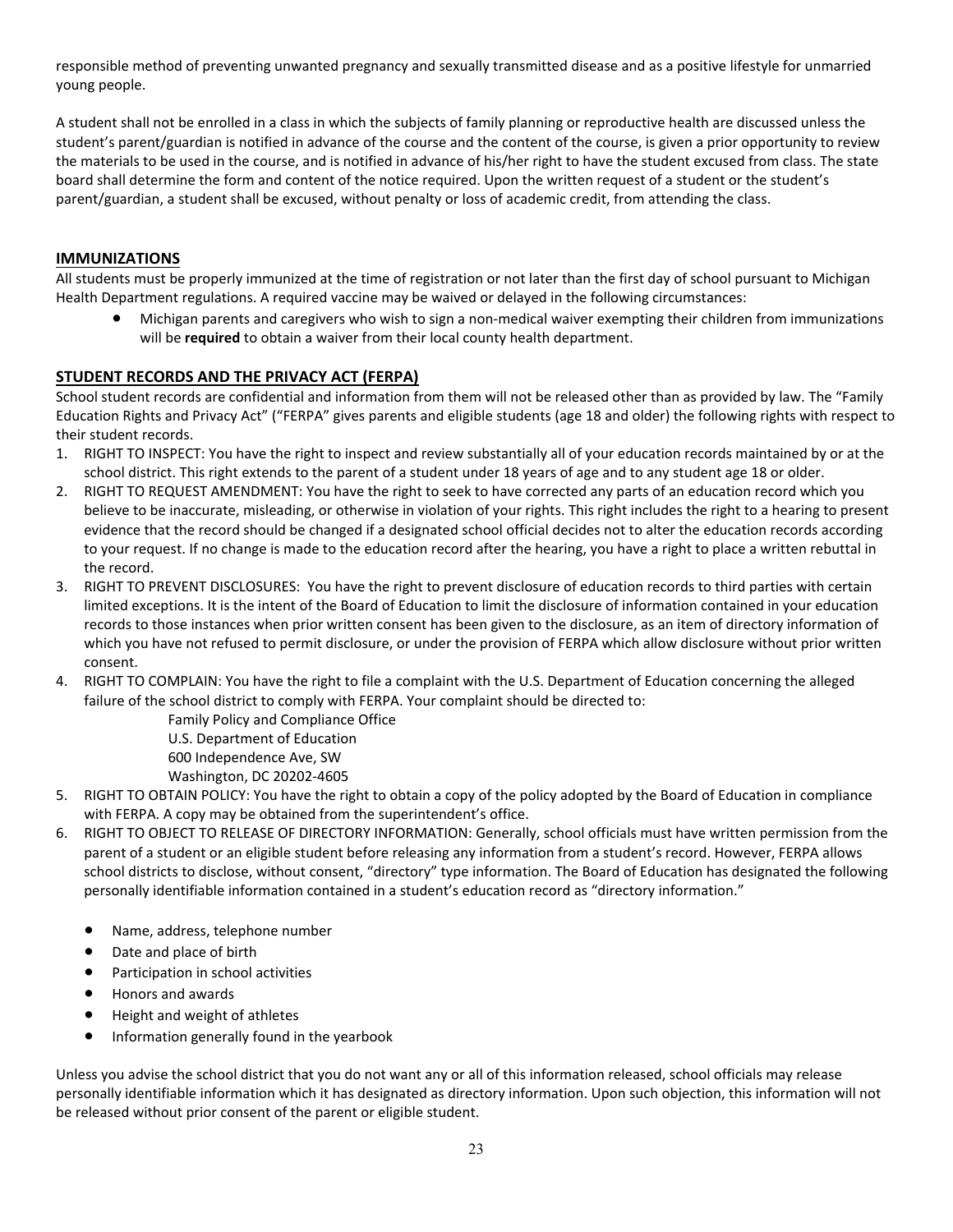You have two weeks from the receipt of this notice to advise the school district in writing of any or all of those types of information about the student which you refuse to permit the school district to designate as directory information.

#### **MEDICAL AUTHORIZATION**

A parental signature will permit school district personnel to administer first aid and/or medication. First aid may consist of, but not be limited to, applying first aid cream, bandages or slings, and cold compresses.

Taking medications during school hours or during school-related activities is prohibited unless it is necessary for a student's health and well-being. When a student's licensed health care provider and parent/guardian believe that it is necessary for the student to take a medication during school hours or school-related activities, the parent/guardian must request that the school dispense the medication to the child by completing a "Student Medical Authorization Form."

No school or district employee is allowed to administer to any student, or supervise a student's self-administration of, any prescription or non-prescription medication until a completed and signed School Medication Authorization Form is submitted by the student's parent/guardian. No student is allowed to possess or consume any prescription or non-prescription medication on school grounds or at a school-related function other than as provided for in this procedure.

A student may possess an epinephrine auto-injector (EpiPen) and/or an asthma inhaler prescribed for immediate use at the student's discretion, provided the student's parent/guardian has completed and signed an Authorization for Student Self-Medication Form.

#### **ELECTRONIC RESOURCES POLICY**

#### **Student Computer, Network, and E-Mail Acceptable Use**

*Appropriate use of computers and related technology shall always reflect ethical and moral responsibility, academic honesty, and restraint in the consumption of shared resources. Appropriate use demonstrates respect for intellectual property, ownership of data, system security mechanisms, and for individuals' right to privacy and rights to freedom from harassment, intimidation, and unwarranted annoyance.*

#### **I UNDERSTAND THAT:**

- 1. My use of the computer is a privilege, subject to revocation.
- 2. Any text or graphics I place on the Internet or other computer network via e-mail, UseNet news, Internet relay chat, the World Wide Web, or other technologies may reflect upon my school and the school's image.
- 3. Schools computers were purchased and the network established for a limited educational purpose activities involving schoolwork or personal growth – and were not provided as a public access service or public forum.
- 4. I will be given an individual account, which will require me to use my school's computers and the Internet.
- 5. Teachers and administrators will be the judge of the value or appropriateness of my use of my account.
- 6. Teachers and administrators may monitor my account, electronic files, and Internet access for appropriateness of the language and images I look at or use, without my prior consent.
- 7. Teachers and administrators may monitor my e-mail messages sent and received for appropriateness of the language and images I look at or use, without my prior consent.
- 8. Evidence of attempted or actual system security, integrity, or performance related incidents will be cause for immediate access denial.
- 9. Demonstrated intent to violate this agreement will be considered the same as an actual violation. Demonstrated intent means evidence of actions that, if successful or if carried out as intended, would result in a violation of this agreement.

#### **I PROMISE I WILL:**

- 1. Use only the account assigned to me and log off of my account prior to leaving the computer.
- 2. Notify a teacher or administrator when I discover a computer that is logged on and not being used.
- 3. Keep my password confidential.
- 4. Access resources for valid educational purposes, at such time and in such manner as determined by a teacher, a school official, or an administrator.
- 5. Stop what I am doing immediately when a teacher or administrator asks me to do so.
- 6. Immediately report to a teacher or administrator any obscene, profane, lewd, vulgar, inflammatory, threatening, degrading, harassing, or dangerous words, phrases, messages, files, or images I see.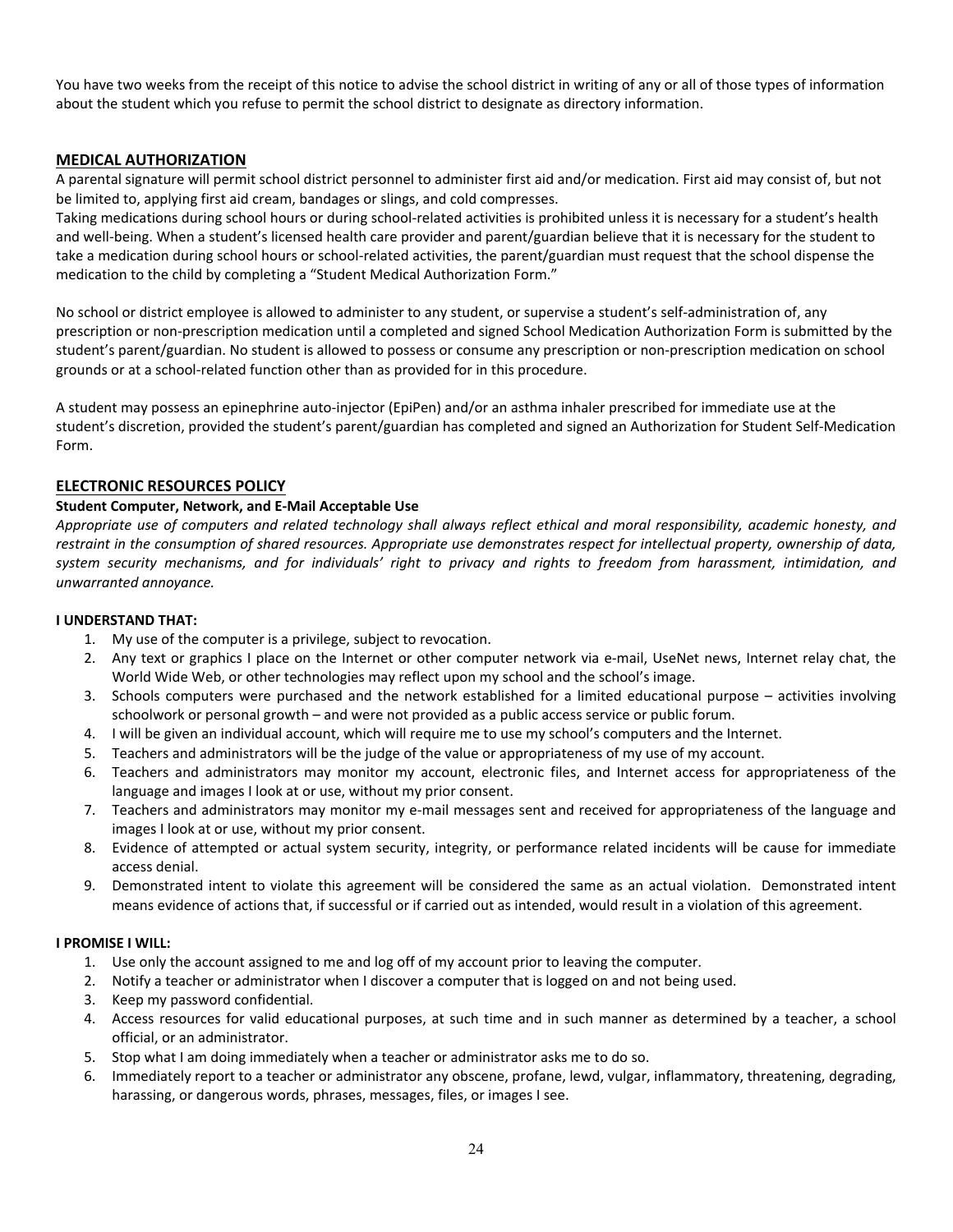- 7. Modify, change, or delete only my own data and files and create them only in my own directories unless given explicit permission to modify another user's data or files.
- 8. Immediately report to a teacher or administrator anything that has been misused or broken or is missing.
- 9. Leave switches, buttons, icons, and other operational settings as they are.
- 10. Be polite and treat others with respect and courtesy when using e-mail, Usenet news, chat rooms and other communication forums.
- 11. Get approval from the principal or other administrator for all work done on behalf of my school for publication on the Internet.
- 12. Follow all district policies and all laws regarding copyright and intellectual property.

#### **I PROMISE I WILL NOT:**

- 1. Use classroom telephones unless directed by an adult in charge.
- 2. Knowingly allow another person to use my account.
- 3. Use my account for any illegal activity.
- 4. Use my account to offer or provide any product or service for commercial gain.
- 5. Look at people's personal messages or files.
- 6. Post on the Internet personal messages or files without the original author's consent.
- 7. Post on the Internet anonymous messages, send anonymous e-mail, or use pen names.
- 8. Use or send my home address or phone number in e-mail messages.
- 9. Send or forward e-mail chain letters or petitions.
- 10. Try to open, look at, or change the information that controls a school computer, my school's network, or any other network.
- 11. Make, use, or show to another student any obscene, profane, lewd, harassing, vulgar, inflammatory, threatening, degrading, or dangerous words, phrases, messages, files or images.
- 12. Install or download any software to a computer or the network.
- 13. Use any program or enter any information that slows, disables, stops or harms another program, a computer, or the network.
- 14. Play games, except in the presence of a teacher or administrator who gives me permission.
- 15. Store or transmit programs or files that I do not legally own or that use too much storage space.
- 16. Give any information beyond a first name and last initial that specifically identifies or would allow one to determine the specific identity of another student or myself in a picture, movie, or sound recording that I put on the Internet, except when directed to by an adult in charge in conjunction with an on-line course.
- 17. Misuse, break, or take any part of a computer or the network.
- 18. Try to repair things myself.
- 19. Make copies of any software or commercial diskettes.
- 20. Use school computers, Internet access, or network accounts, to order any commercial product for which there is a fee, cost, or charge.

I have read the Student Computer, Network, and E-Mail Acceptable Use Agreement. I agree to comply fully with the agreement. I understand that if I violate it my account may be terminated, and I may be subject to other disciplinary measures.

While efforts are in place to protect the system, Houghton-Portage Township Schools makes no guarantee that the functions or the services provided by or through the district system will be error-free or without defect. The district is not responsible for any damages a user suffers, including but not limited to, loss of data or interruptions of service. Because data enters from multiple sources, the district is not responsible for the accuracy or quality of the information obtained through or stored on the system. The district is not responsible for financial obligations arising from the unauthorized use of the system, including the purchase or products or services.

#### **EXTRACURRICULAR ACTIVITY CODE**

We believe that participation in extracurricular activities can be a valuable component of your high school education. We also believe that academics come first, and extracurricular activities are extra. Participation in extracurricular activities is a privilege, not a right, that carries with it responsibilities to the activity, to the school, to the community, and to yourself. Do not assume that you will automatically be allowed to participate. You will need to earn the privilege of participation by adhering to this code.

#### **Academic Eligibility**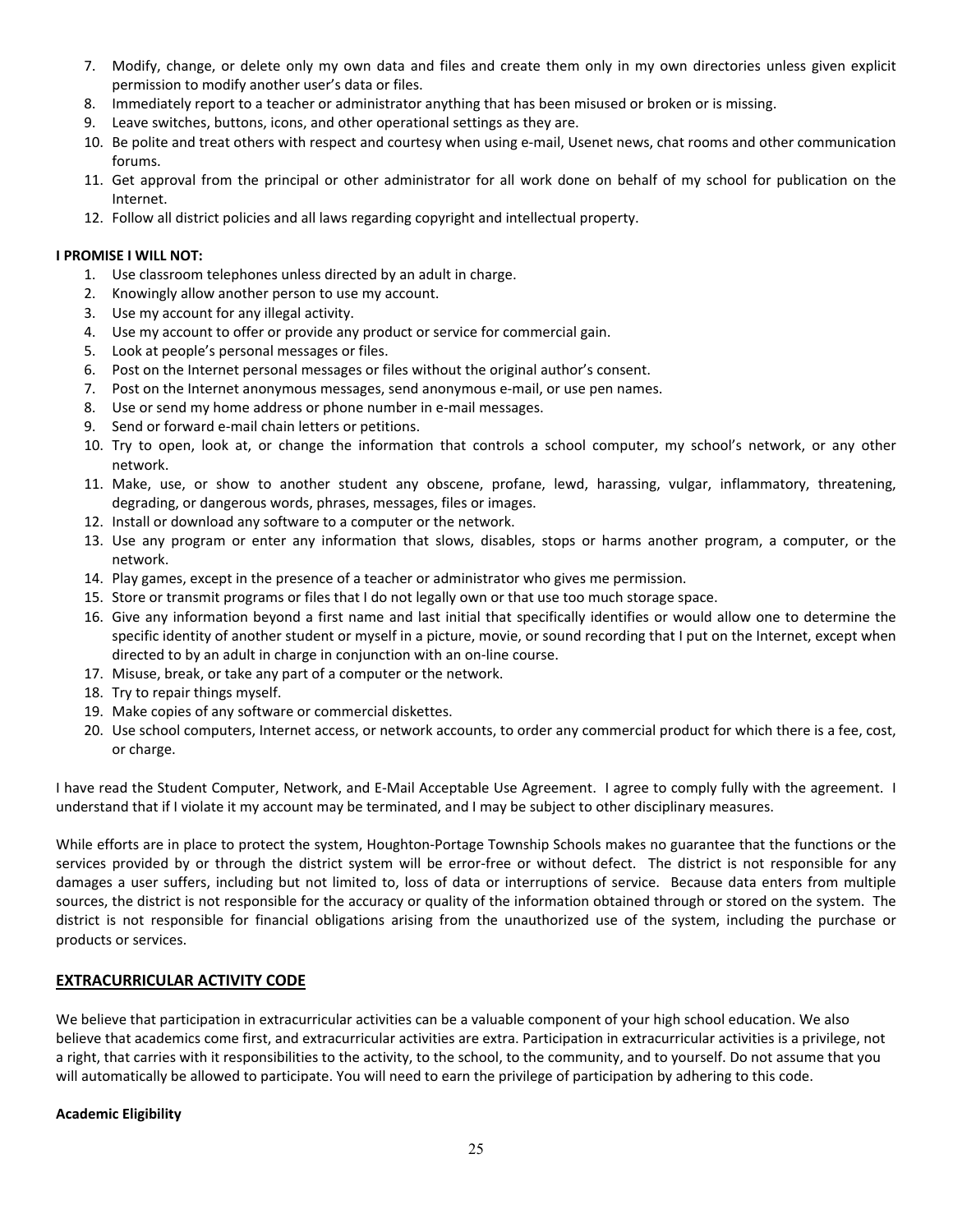#### *Semester Eligibility*

A student who fails to pass five (5) subjects with a "D-" or better at the end of any semester will be ineligible for the first 61 days of the following semester.

A student with any grade of "Incomplete" at the end of any semester will be ineligible until the school accepts the credit. A student entering 9th grade for the first time may participate without reference to their 8th grade records.

#### *Weekly Eligibility*

Any student who is seriously deficient (D- or E) in two (2) or more classes will be ineligible.

Eligibility is determined each week, from the beginning of the semester. Eligibility checks are done every Thursday, no later than 3:00 p.m. Students who are determined to be ineligible will remain so from 8:00 a.m. Monday until 8:00 a.m. the following Monday.

If you are academically ineligible, you will be allowed to practice with your team or group, but you will not travel with your team, suit up or sit on the bench at games, etc. You will be a spectator only.

An ineligible student can become eligible again on the first Monday following a satisfactory Thursday eligibility check.

#### **Other Rules**

- 1. Students must attend at least half the school day in order to participate in an extracurricular event that day. (Note: This rule allows a student to keep a doctor's appointment without losing participation privileges.)
- 2. Students serving an out-of-school suspension will also be suspended from participation in extracurricular activities for the length of the suspension. This rule applies to the days of suspension, including evenings.
- 3. Students in violation of our Cheating/Plagiarism Policy will be ineligible for the next event.
- 4. Students shall not possess, use, sell, distribute or otherwise provide alcoholic beverages, tobacco products, or illicit drugs, including anabolic steroids and look-alike drugs. Additionally, students shall not be involved in any other criminal activity, including but not limited to theft, vandalism, assault, arson, breaking and entering, or any felony.
	- a. First Offense: The penalty for a first violation of #4 will be suspension from extracurricular activities as determined by a disciplinary committee which will include administrators, teachers, parents, and students (where appropriate).
	- b. Second Offense: Up to and including suspension from all extracurricular activities for one year from the date the penalty is imposed, or even permanent loss of eligibility depending on the severity of the offense.
	- c. Third Offense: Up to and including permanent loss of eligibility.

#### **POWER OF THE BOARD**

The Houghton-Portage Township School Board of Trustees has the authority to control extracurricular activities, and to take action with regard to student conduct regardless of whether or not the court system imposes a penalty. The school district is not required to wait for the court to take action before imposing its own penalties for violations of this or any other code of conduct.

The Houghton-Portage Township School District reserves the right to suspend or terminate the participation in extracurricular activities of any student pursuant to review by the school district and/or Board of Trustees. The Houghton-Portage Township School District Board of Trustees, its administrators and staff review behavior and performance of participants engaging in the school extracurricular program and require compliance with standards as a condition of continued participation in the program.

The Houghton-Portage Township School Board recognizes the value of extracurricular activities and desires to provide equitable access to a wide variety of activities to promote the full development of all students. This code of conduct is intended to help promote the care, welfare, and safety of students involved in extracurricular activities.

#### **SPORTSMANSHIP**

Anytime you attend or participate in a school event you represent yourself, your family, your school and your community. At athletic events, be enthusiastic without being negative, whether in our building or visiting another school. You are required to remain at home sports events and will not be readmitted after leaving.

At school assemblies, be respectful and appropriate in your behavior. Obnoxious, offensive behavior has no place at school events and may result in disciplinary action.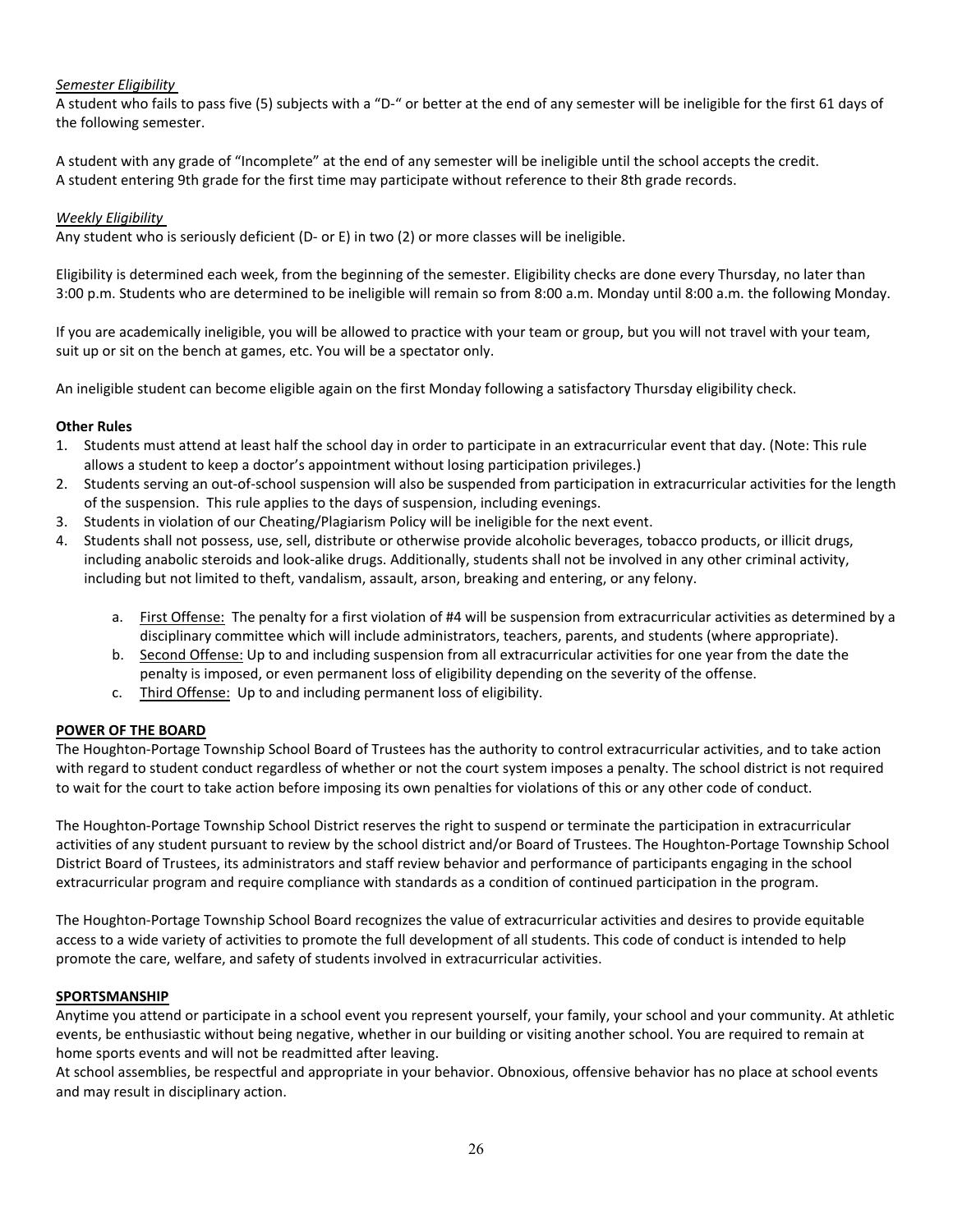#### **ATHLETIC CODE (REQUIRED FOR PARTICIPATION)**

Those students interested in Houghton High School Athletic Programs must contact the Athletic Office to read and sign our Athletic Code of Conduct. Parents are also required to read and sign the Athletic Code of Conduct. If you have questions please contact John Sanregret (Athletic Director). Phone: 906-482-0450, ext. 1070. Email: [jsanregret@hpts.us](mailto:jsanregret@hpts.us)

#### **POWER OF THE BOARD**

The Houghton-Portage Township School Board of Trustees has the authority to control athletic activities, and to take action with regard to student conduct regardless of whether or not the court system imposes a penalty. The school district is not required to wait for the court to take action before imposing its own penalties for violations of this or any other code of conduct.

The Houghton-Portage Township School District reserves the right to suspend or terminate the participation in athletics of any student. The Houghton-Portage Township School District Board of Education, its administrators and staff review behavior and performance of participants engaging in the school athletic program and require compliance with standards as a condition of continued participation in the program.

The Houghton-Portage Township School Board recognizes the value of athletics and desires to provide equitable access to all students. This code of conduct is intended to help promote the care, welfare, and safety of students involved in athletics.

#### **INDIVIDUALS WITH DISABILITIES**

*The American's with Disabilities Act (ADA) and Section 504 of the Rehabilitation Act provide that no individual will be discriminated against on the basis of a disability. This protection applies not just to the student, but to all individuals who have access to the District's programs and facilities.*

*A student can access special education services through the proper evaluation procedures. Parent involvement in this procedure is important and required by Federal (IDEA) and State law. Contact Mr. Aldrich in the high school principal's office [906-482-0450] to inquire about evaluation procedures and programs.*

#### **EQUAL EDUCATION OPPORTUNITY**

It is the policy of this District to provide an equal education opportunity for all students.

Any person who believes that s/he has been discriminated against on the basis of his/her race, color, disability, religion, gender, or national origin, while at school or a school activity should immediately contact the School District's Compliance Officer listed below:

Julie Filpus Principal, Houghton Middle School Civil Rights Coordinator District's 504 Compliance Officer/ ADA Coordinator Anti-Harassment Compliance Officer [\(906\)482-4871](about:blank)

Sara Marcotte Cole Klein

Business Manager Principal, Houghton High School Civil Rights Coordinator District's 504 Compliance Officer/ ADA Coordinator